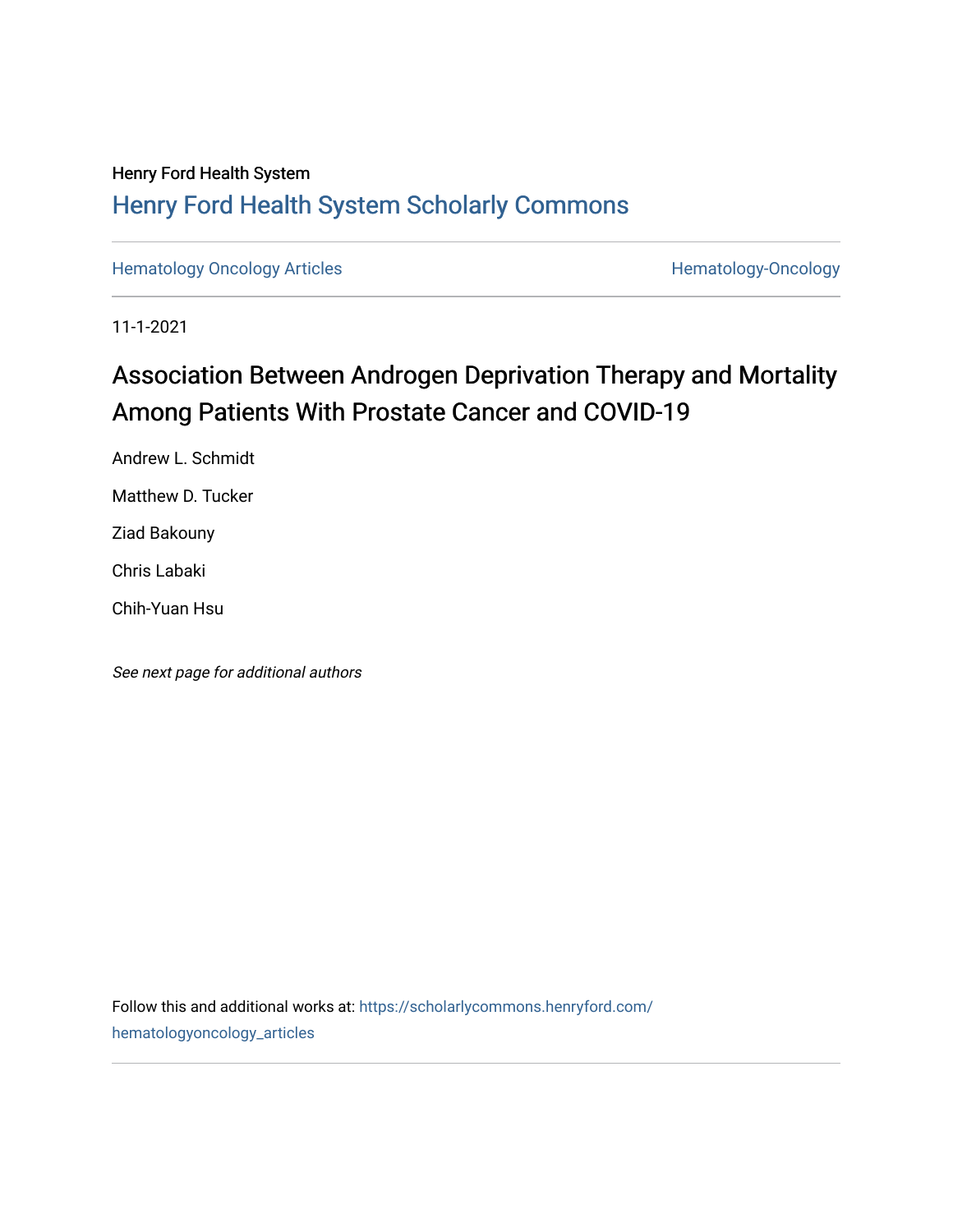### Authors

Andrew L. Schmidt, Matthew D. Tucker, Ziad Bakouny, Chris Labaki, Chih-Yuan Hsu, Yu Shyr, Andrew J. Armstrong, Tomasz M. Beer, Ragneel R. Bijjula, Mehmet A. Bilen, Cindy F. Connell, Scott Joseph Dawsey, Bryan Faller, Xin Gao, Benjamin A. Gartrell, David Gill, Shuchi Gulati, Susan Halabi, Clara Hwang, Monika Joshi, Ali Raza Khaki, Harry Menon, Michael J. Morris, Matthew Puc, Karen B. Russell, Neil J. Shah, Nima Sharifi, Justin Shaya, Michael T. Schweizer, John Steinharter, Elizabeth M. Wulff-Burchfield, Wenxin Xu, Jay Zhu, Sanjay Mishra, Petros Grivas, Brian I. Rini, Jeremy Lyle Warner, Tian Zhang, Toni K. Choueiri, Shilpa Gupta, and Rana R. McKay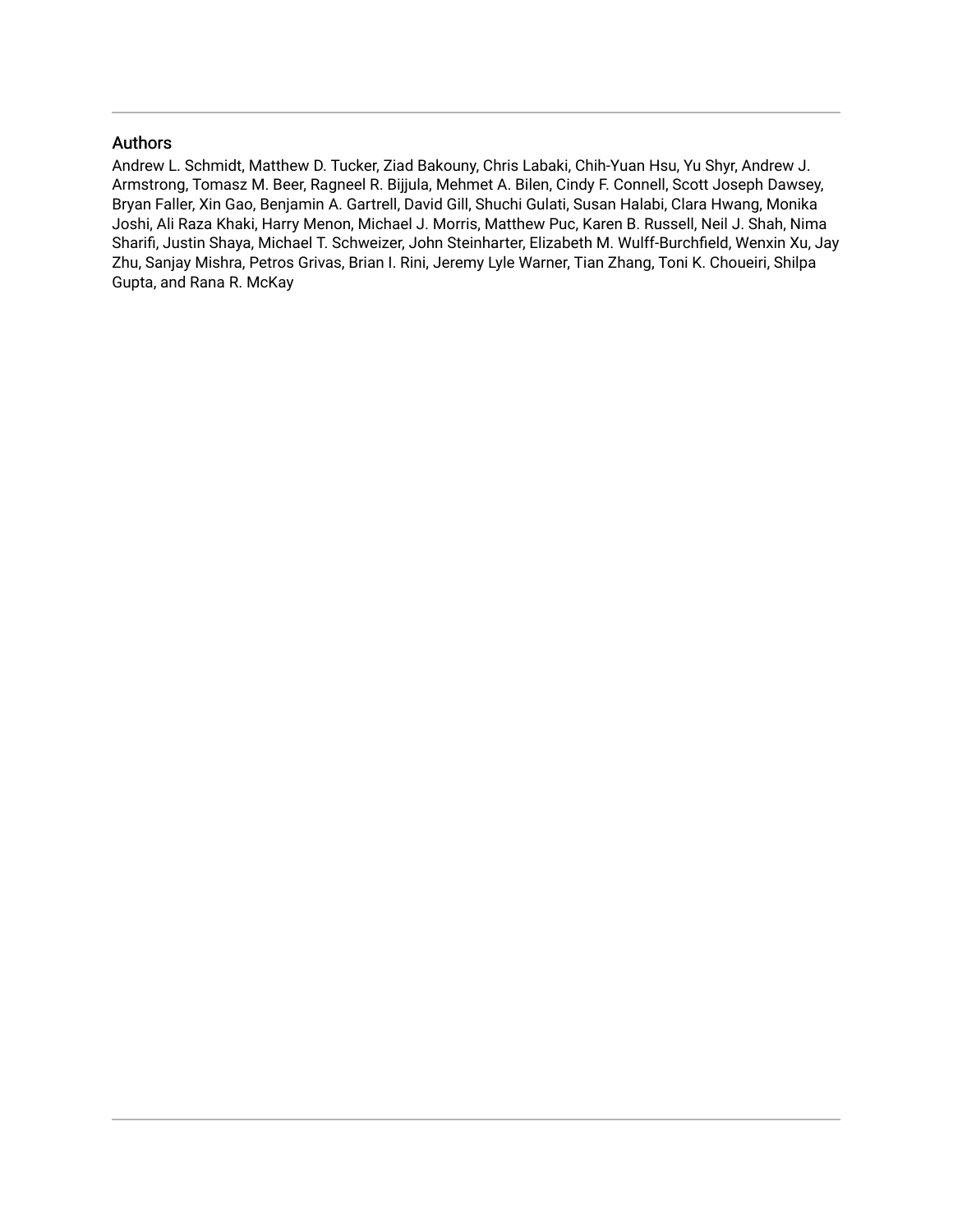

# Association Between Androgen Deprivation Therapy and Mortality Among Patients With Prostate Cancer and COVID-19

Andrew L. Schmidt, MD; Matthew D. Tucker, MD; Ziad Bakouny, MD; Chris Labaki, MD; Chih-Yuan Hsu, PhD; Yu Shyr, PhD; Andrew J. Armstrong, MD; Tomasz M. Beer, MD; Ragneel R. Bijjula, MD; Mehmet A. Bilen, MD; Cindy F. Connell, PhD; Scott Joseph Dawsey, MD; Bryan Faller, MD; Xin Gao, MD; Benjamin A. Gartrell, MD; David Gill, MD; Shuchi Gulati, MD; Susan Halabi, PhD; Clara Hwang, MD; Monika Joshi, MD; Ali Raza Khaki, MD; Harry Menon, MD; Michael J. Morris, MD; Matthew Puc, MD; Karen B. Russell, MD; Neil J. Shah, MD; Nima Sharifi, MD; Justin Shaya, MD; Michael T. Schweizer, MD; John Steinharter, MD; Elizabeth M. Wulff-Burchfield, MD; Wenxin Xu, MD; Jay Zhu, PhD; Sanjay Mishra, PhD; Petros Grivas, PhD; Brian I. Rini, MD; Jeremy Lyle Warner, MD; Tian Zhang, MD; Toni K. Choueiri, MD; Shilpa Gupta, MD; Rana R. McKay, MD

### **Abstract**

**IMPORTANCE** Androgen deprivation therapy (ADT) has been theorized to decrease the severity of SARS-CoV-2 infection in patients with prostate cancer owing to a potential decrease in the tissuebased expression of the SARS-CoV-2 coreceptor transmembrane protease, serine 2 (TMPRSS2).

**OBJECTIVE** To examine whether ADT is associated with a decreased rate of 30-day mortality from SARS-CoV-2 infection among patients with prostate cancer.

**DESIGN, SETTING, AND PARTICIPANTS** This cohort study analyzed patient data recorded in the COVID-19 and Cancer Consortium registry between March 17, 2020, and February 11, 2021. The consortium maintains a centralized multi-institution registry of patients with a current or past diagnosis of cancer who developed COVID-19. Data were collected and managed using REDCap software hosted at Vanderbilt University Medical Center in Nashville, Tennessee. Initially, 1228 patients aged 18 years or older with prostate cancer listed as their primary malignant neoplasm were included; 122 patients with a second malignant neoplasm, insufficient follow-up, or low-quality data were excluded. Propensity matching was performed using the nearest-neighbor method with a 1:3 ratio of treated units to control units, adjusted for age, body mass index, race and ethnicity, Eastern Cooperative Oncology Group performance status score, smoking status, comorbidities (cardiovascular, pulmonary, kidney disease, and diabetes), cancer status, baseline steroid use, COVID-19 treatment, and presence of metastatic disease.

**EXPOSURES** Androgen deprivation therapy use was defined as prior bilateral orchiectomy or pharmacologic ADT administered within the prior 3 months of presentation with COVID-19.

**MAIN OUTCOMES AND MEASURES** The primary outcome was the rate of all-cause 30-day mortality after COVID-19 diagnosis for patients receiving ADT compared with patients not receiving ADT after propensity matching.

**RESULTS** After exclusions, 1106 patients with prostate cancer (before propensity score matching: median age, 73 years [IQR, 65-79 years]; 561 (51%) self-identified as non-Hispanic White) were included for analysis. Of these patients, 477 were included for propensity score matching (169 who received ADT and 308 who did not receive ADT). After propensity matching, there was no significant difference in the primary end point of the rate of all-cause 30-day mortality (OR, 0.77; 95% CI, 0.42- 1.42).

(continued)

#### **Key Points**

**Question** Given the higher COVID-19– related mortality rate observed among men than among women, is androgen deprivation therapy associated with decreased rate of 30-day mortality from COVID-19 among patients with prostate cancer?

**Findings** In this cohort study of 1106 patients, no statistically significant difference was found in the rates of all cause 30-day mortality following COVID-19 infection among men with prostate cancer receiving androgen deprivation therapy (15%) vs those not receiving androgen deprivation therapy (14%).

**Meaning** The findings of this cohort study do not support an association between androgen deprivation therapy and 30-day mortality among patients with COVID-19 infection.

#### **+ [Supplemental content](https://jama.jamanetwork.com/article.aspx?doi=10.1001/jamanetworkopen.2021.34330&utm_campaign=articlePDF%26utm_medium=articlePDFlink%26utm_source=articlePDF%26utm_content=jamanetworkopen.2021.34330)**

Author affiliations and article information are listed at the end of this article.

**Open Access.** This is an open access article distributed under the terms of the CC-BY License.

JAMA Network Open. 2021;4(11):e2134330. doi:10.1001/jamanetworkopen.2021.34330 (Reprinted) November 12, 2021 1/13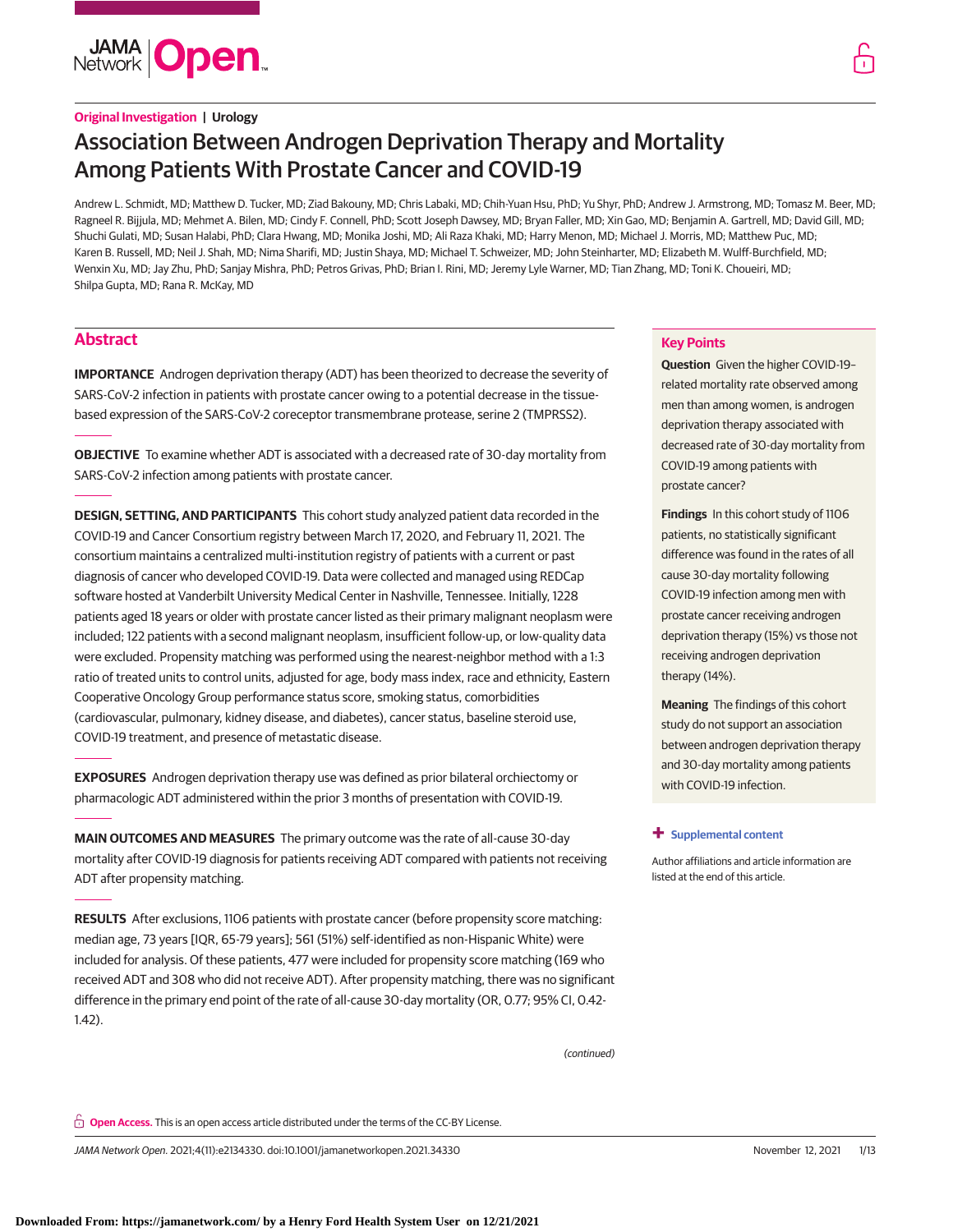#### Abstract (continued)

**CONCLUSIONS AND RELEVANCE** Findings from this cohort study suggest that ADT use was not associated with decreased mortality from SARS-CoV-2 infection. However, large ongoing clinical trials will provide further evidence on the role of ADT or other androgen-targeted therapies in reducing COVID-19 infection severity.

JAMA Network Open. 2021;4(11):e2134330. doi[:10.1001/jamanetworkopen.2021.34330](https://jama.jamanetwork.com/article.aspx?doi=10.1001/jamanetworkopen.2021.34330&utm_campaign=articlePDF%26utm_medium=articlePDFlink%26utm_source=articlePDF%26utm_content=jamanetworkopen.2021.34330)

### **Introduction**

Since the recognition of SARS-CoV-2 in December 2019 in Wuhan, China, COVID-19 has rapidly spread worldwide, causing widespread disease and mortality.<sup>1</sup> Patients with cancer or history of cancer experience a disproportionate burden of severe outcomes from COVID-19 infection; the risk factors associated with worse outcomes include advanced age, poor Eastern Cooperative Oncology Group (ECOG) performance status, and active cancer (compared with patients in remission).<sup>2,3</sup>

Male (vs female) sex is associated with higher rates of hospitalization and admission to intensive care units from COVID-19 infection.<sup>4</sup> It has been hypothesized that the observed sex differences may be mediated through androgen regulation of cellular processes.<sup>2</sup> Androgens and the androgenregulated transmembrane protease, serine 2 (TMPRSS2) play an important role in prostate cancer cell invasion, tumor growth, and metastasis.<sup>3,5</sup> The *TMPRSS2:ERG* gene fusion is the most frequent genomic alteration in prostate cancer, leading to an androgen-regulated fusion oncogene.<sup>6,7</sup> The TMPRSS2 protein also plays a central role in SARS-CoV-2 pathogenicity; the viral spike glycoprotein is cleaved by TMPRSS2, activating SARS-CoV-2 for virus-cell fusion.<sup>6</sup> Of substantial therapeutic interest is the potential for androgen deprivation therapy (ADT) to downregulate TMPRSS2 transcription in pulmonary tissue and, in turn, reduce host susceptibility to or severity of SARS-CoV-2 infection.<sup>4,8</sup> Other types of therapy, such as the use of androgen receptor inhibitors (ARIs), may also exert an effect through mechanisms associated with the androgen axis or pathway.<sup>9</sup>

Thus far, clinical evidence has been discordant regarding a protective role of ADT for patients with prostate cancer who develop COVID-19. Montopoli et al<sup>10</sup> reported that the incidence of COVID-19 was markedly higher among men with prostate cancer not receiving ADT than among patients receiving ADT (odds ratio [OR], 4.05; 95% CI, 1.55-10.59; N = 118). In a single institution series in New York City (N = 58), Patel et al<sup>11</sup> reported lower rates of hospitalization and supplemental oxygen requirements for patients receiving ADT compared with patients not receiving ADT. By contrast, Klein et al<sup>12</sup> found no difference in the risk of infection for patients receiving ADT compared with those not receiving ADT (OR, 0.93; 95% CI, 0.54-1.61;  $P = .80$ ; N = 1779). Aside from patients with prostate cancer, lower baseline testosterone values are associated with more severe COVID-19 disease in men, independent of other known risk factors associated with COVID-19 severity, suggesting a contrary hypothesis that testosterone may be protective in men.<sup>13</sup>

Other systemic therapies may be important in modulating the pathogenesis of SARS-CoV-2. Grivas et al<sup>14</sup> reported an association between recent cytotoxic chemotherapy and adverse outcomes, but no such signal of detrimental outcomes for patients receiving endocrine therapies or immunotherapy.<sup>4,14-18</sup> Because patients with metastatic prostate cancer may receive chemotherapy or hormonal therapies with agents targeting androgen receptors during their treatment, the interaction of these treatments may have a variable association with COVID-19 severity.

Given the possibility that ADT may be associated with the modulation of outcomes from COVID-19 infection, we performed an analysis using data from the COVID-19 and Cancer Consortium (CCC19) registry to test the primary hypothesis that ADT may have an independent association with death within 30 days after COVID-19 diagnosis for patients with prostate cancer, after adjusting for a number of additional baseline confounding factors.19,20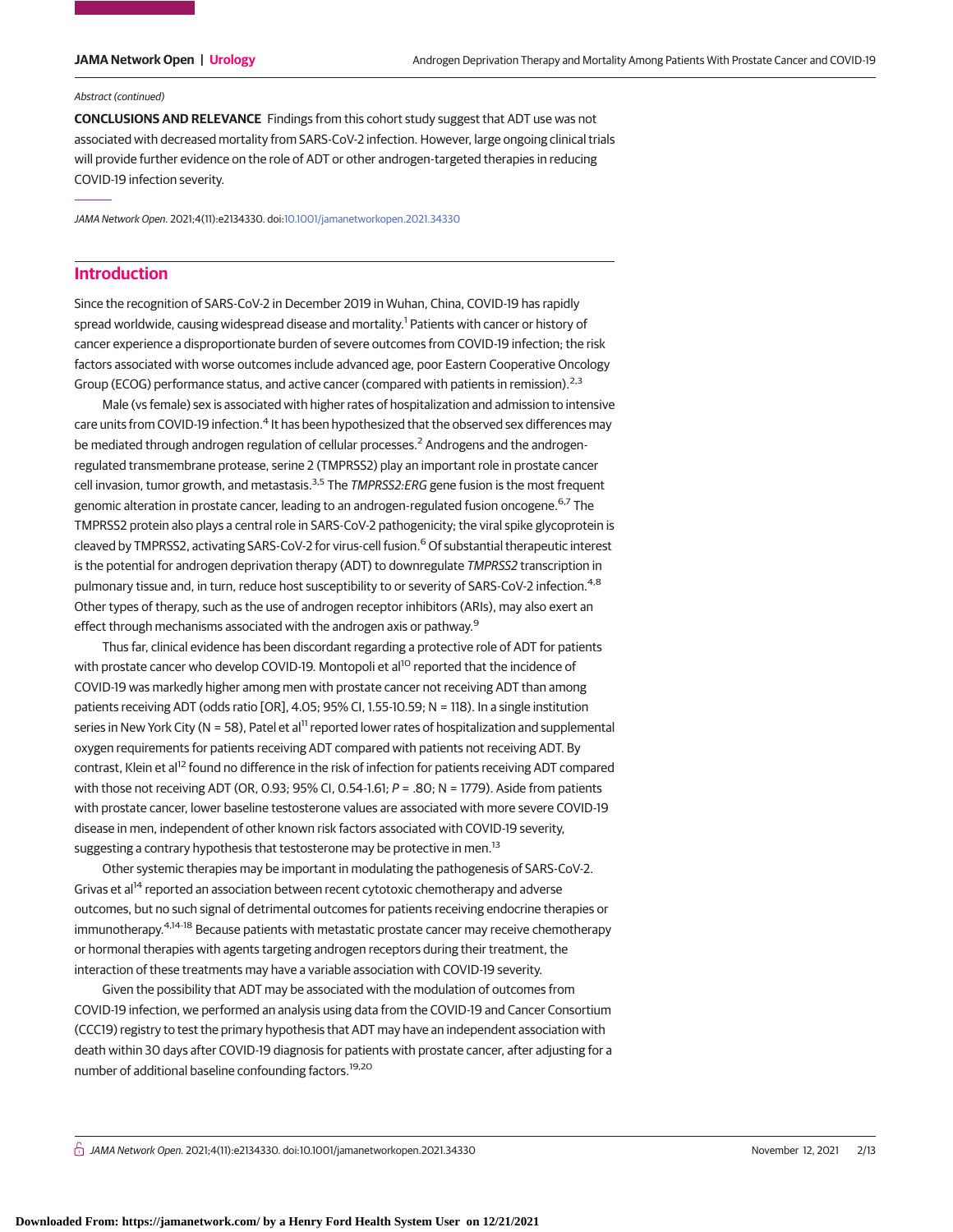### **Methods**

#### **Study Design**

This cohort study used data from the CCC19, which maintains a centralized multi-institutional registry of patients who have COVID-19 and a current or past diagnosis of cancer. The registry schema and data format have been previously described.<sup>4,17</sup> The registry was built and is maintained as an electronic database using REDCap software at Vanderbilt University Medical Center in Nashville, Tennessee.<sup>21,22</sup> Reports for the present study were accrued from March 17, 2020, to February 11, 2021, and included patients receiving a diagnosis of SARS-CoV-2 infection that was confirmed by polymerase chain reaction or serology tests. For propensity matching, patients without prostate cancer and those with 2 or more malignant neoplasms (synchronous or metachronous) were excluded. Reports with low-quality data (quality score  $>4$  using our previously defined metric<sup>23</sup>) or incomplete outcome ascertainment resulting in unknown status of the primary outcome were also excluded. This study followed the Strengthening the Reporting of Observational Studies in Epidemiology [\(STROBE\)](https://www.equator-network.org/reporting-guidelines/strobe/) reporting guideline<sup>24</sup> and was approved by local institutional review boards at participating sites per institutional policy. The study was exempted by the institutional review board review of Vanderbilt University Medical Center from the requirement for obtaining informed consent because no identifiable patient information was collected. This ongoing study is registered at ClinicalTrials.gov<sup>25</sup> [\(NCT04354701\)](https://clinicaltrials.gov/ct2/show/NCT04354701).

### **Outcome Definitions**

The primary outcome was death from any cause within 30 days of COVID-19 diagnosis among patients with prostate cancer receiving ADT. The comparator was patients not reported to be receiving ADT at the time of COVID-19 infection. Models were adjusted for additional baseline factors. The secondary end point was a 5-level ordinal scale of COVID-19 severity among patients receiving ADT that was based on a patient's most severe reported disease status—defined as not admitted to the hospital (uncomplicated), admitted to the hospital, admitted to an intensive care unit, mechanically ventilated at any time after COVID-19 diagnosis, or died of any cause within 30 days of COVID-19 diagnosis. The comparator was patients not reported to be receiving ADT at the time of COVID-19 infection. Models were adjusted for additional baseline factors. We also performed a subgroup analysis to determine the comparative mortality rate within 30 days of COVID-19 diagnosis for patients receiving additional prostate cancer therapies compared with ADT alone. For the subgroup analysis, patients were grouped by first-generation ARI (ARI-1: nilutamide, bicalutamide, and flutamide), second-generation ARI (ARI-2: darolutamide, enzalutamide, and apalutamide), abiraterone acetate in combination with prednisone, and cytotoxic chemotherapy. Patient receipt of systemic therapies was defined as administration within 3 months prior to presentation with COVID-19 infection. Receipt of ADT was defined as prior bilateral orchiectomy or as a gonadotropin-releasing hormone analogue or antagonist administered within 3 months of COVID-19 diagnosis given that the vast majority of administered ADT is long acting.<sup>26</sup>

### **Statistical Analysis**

All statistical methods were specified before database lock (February 11, 2021) and the subsequent initiation of the analysis. Standard descriptive statistics were used to summarize the baseline demographic characteristics of the cohort.

Before conducting multivariable data analyses to evaluate the primary hypothesis, we performed multiple imputation (with 10 imputations) for the missing values using additive regression, bootstrapping, and predictive mean matching. For the primary end point, to reduce the overall imbalance of the confounding variables among the study groups in this nonrandomized study (eTable 1 in the [Supplement\)](https://jama.jamanetwork.com/article.aspx?doi=10.1001/jamanetworkopen.2021.34330&utm_campaign=articlePDF%26utm_medium=articlePDFlink%26utm_source=articlePDF%26utm_content=jamanetworkopen.2021.34330), we used propensity score matching (PSM) to balance the covariate distributions in the 2 ADT groups. The unmatched data were not used in subsequent regression analyses.

 $\bigcap$  JAMA Network Open. 2021;4(11):e2134330. doi:10.1001/jamanetworkopen.2021.34330 (Reprinted) November 12, 2021 3/13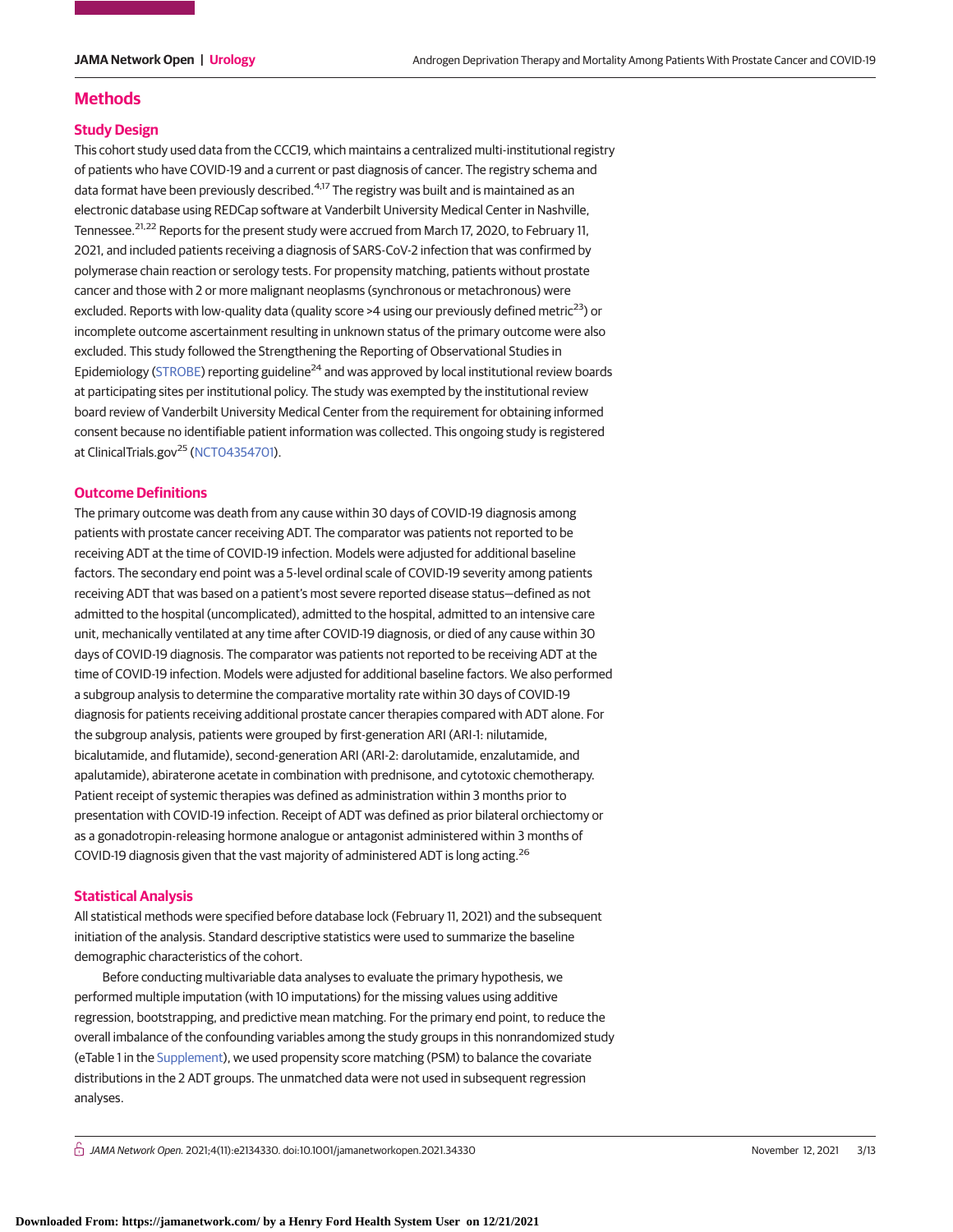The propensity matching used the nearest-neighbor method with a 1:3 ratio of treated units to control units and without replacement (control units were matched to only 1 treated unit each). For the 1:3 matching, we adopted variable ratio matching, that is, up to 3 control units were matched to each treated unit, an approach that has been shown to have better bias reduction properties.<sup>27</sup> The balanced covariates were age, body mass index, race and ethnicity (self-identified as Hispanic, non-Hispanic Black, and non-Hispanic White), ECOG performance status ( $\geq$ 2 vs 0 or 1), smoking status (current or former vs never), comorbidities (presence vs absence for each of heart disease, lung disease, kidney disease, or diabetes), cancer status (in remission or stable vs active or progressing), baseline steroid use (prednisolone equivalent >10 mg daily), COVID-19 treatment (remdesivir, hydroxychloroquine, or azithromycin), and presence of metastatic disease.

Variable selection was performed using elastic-net regularization (with a mixing parameter of 1 least absolute shrinkage and selection operator) for multivariable logistic regression models (eMethods; eFigures 2 and 3 in the [Supplement\)](https://jama.jamanetwork.com/article.aspx?doi=10.1001/jamanetworkopen.2021.34330&utm_campaign=articlePDF%26utm_medium=articlePDFlink%26utm_source=articlePDF%26utm_content=jamanetworkopen.2021.34330). However, the variable selection method selected different variables on different multiply imputed data sets. To determine a set of common variables for subsequent multivariable logistic regression models, we first applied the variable selection method to the 10 imputed data sets and then selected the variables that were picked more than 9 times. Analyses (PSM plus variable selection plus multivariable logistic regression analysis) were conducted for each of the 10 imputed data sets. The analyses for the secondary end point followed the same procedures as the primary end point.

In subgroup analysis, we focused on the cohort receiving ADT and compared the rates of 30-day mortality for patients receiving additional prostate cancer therapies, grouped by androgen receptor–targeted agent, abiraterone in combination with prednisone, and chemotherapy, compared with ADT alone. The analyses for the rates of 30-day mortality and the severity of COVID-19 disease in the 3 pairs of treatment comparisons followed the same procedure: missing imputation plus PSM (or without PSM) between the treatment groups of each pair comparison plus variable selection plus logistic regression analysis. All data analyses were performed using base R, version 3.6.1, and the R packages Hmisc, version 4.4.2, MatchIt, version 3.0.2, ordinalNet version 2.9, and glment, version 3.0-2 (R Project for Statistical Computing).

### **Results**

We identified 1228 men with a diagnosis of prostate cancer, of whom 1106 were included in our analysis after exclusions (eFigure 1 in the [Supplement\)](https://jama.jamanetwork.com/article.aspx?doi=10.1001/jamanetworkopen.2021.34330&utm_campaign=articlePDF%26utm_medium=articlePDFlink%26utm_source=articlePDF%26utm_content=jamanetworkopen.2021.34330). Before PSM, the median age was 73 years (IQR, 65-79 years), and 104 patients (9%) were Hispanic, 258 (23%) non-Hispanic Black, and 561 (51%) non-Hispanic White race and ethnicity (eTable 1 in the [Supplement\)](https://jama.jamanetwork.com/article.aspx?doi=10.1001/jamanetworkopen.2021.34330&utm_campaign=articlePDF%26utm_medium=articlePDFlink%26utm_source=articlePDF%26utm_content=jamanetworkopen.2021.34330). Overall, 266 patients (24%) had received ADT within 3 months of COVID-19 diagnosis (including 5 patients with prior bilateral orchiectomy), and 143 patients (13%) received additional prostate cancer therapies within 3 months of COVID-19 diagnosis; 158 patients (14%) died of any cause within 30 days. Additional baseline characteristics are summarized in eTable 1 in the [Supplement.](https://jama.jamanetwork.com/article.aspx?doi=10.1001/jamanetworkopen.2021.34330&utm_campaign=articlePDF%26utm_medium=articlePDFlink%26utm_source=articlePDF%26utm_content=jamanetworkopen.2021.34330) Before PSM, the groups were balanced between the those receiving ADT and those not receiving ADT, with the exception of a higher proportion of patients in the group receiving ADT with active cancer (216 of 266 [81%] vs 212 of 840 [25%]) and with higher rates of metastatic disease (149 of 266 [56%] vs 65 of 840 [8%]).

Before PSM, the rates of 30-day mortality were 13% (112 of 840) for patients not receiving ADT vs 17% (46 of 266) for patients receiving ADT ( $\chi^2$  = 2.59;  $df$  = 1; P = .11). After PSM, the rates of 30-day mortality were 14% (44 of 308) for patients not receiving ADT vs 15% (25 of 169) for patients receiving ADT ( $\chi^2$  = 0.02; df = 1; P = .88) (**Table 1**). The adjusted OR (aOR) for receiving ADT compared with not receiving ADT was 0.77 (95% CI, 0.42-1.42) (**Table 2**), also indicating that there was no significant difference for the primary end point of death from any cause within 30 days based on receipt of ADT.

 $\bigcap$  JAMA Network Open. 2021;4(11):e2134330. doi:10.1001/jamanetworkopen.2021.34330 Movember 12, 2021 4/13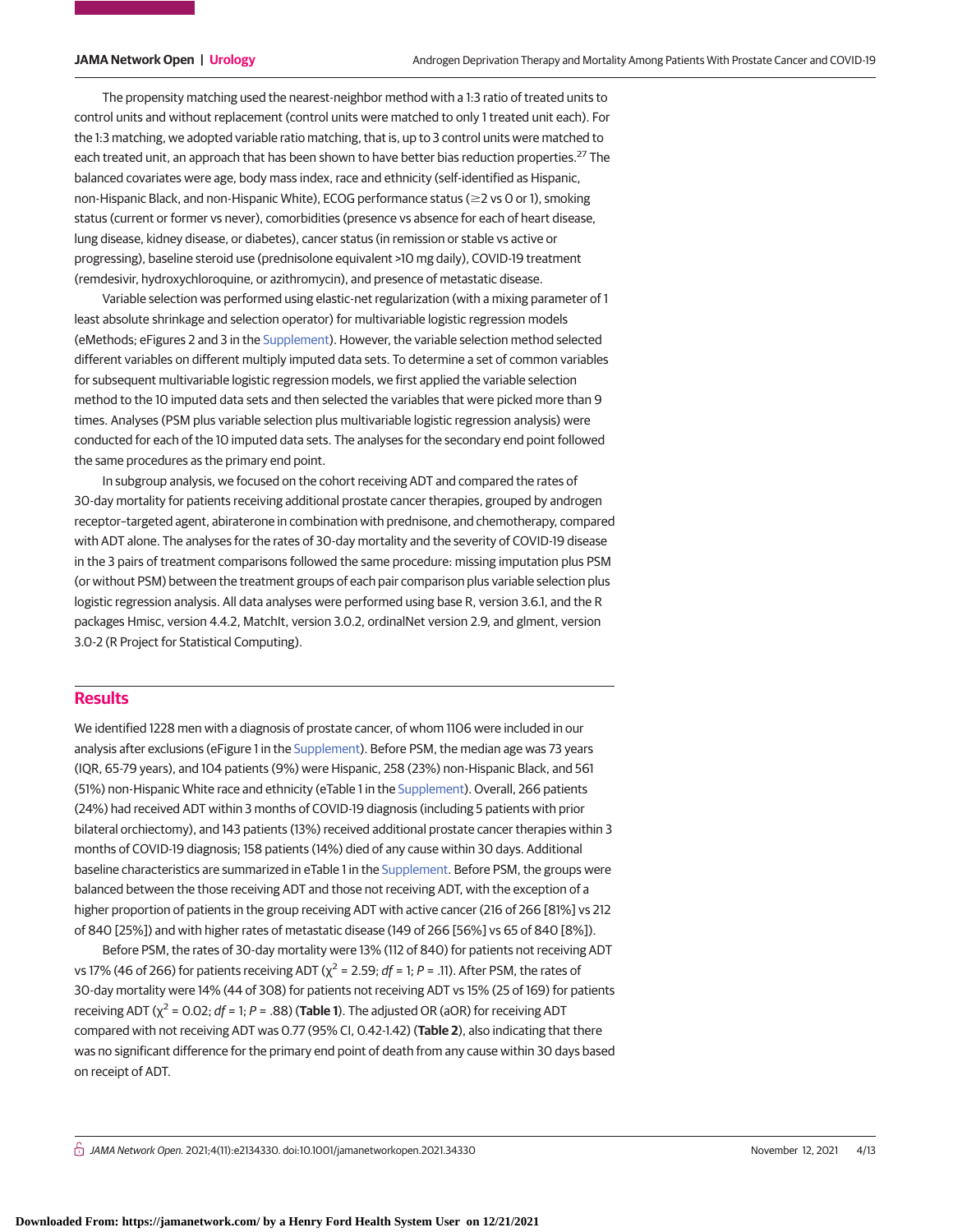### **Sensitivity Analysis**

Besides considering SD of 0.15 for PSM, we used SD of 0.2. This resulted in a larger standardized mean difference of propensity scores between the 2 ADT groups but an increase in events. With SD of 0.2, we replicated the same procedure as for the previous analysis. The results are reported in eTable 2 in the [Supplement.](https://jama.jamanetwork.com/article.aspx?doi=10.1001/jamanetworkopen.2021.34330&utm_campaign=articlePDF%26utm_medium=articlePDFlink%26utm_source=articlePDF%26utm_content=jamanetworkopen.2021.34330)

The regression results revealed age (per 10 years: aOR, 1.78; 95% CI, 1.30-2.46), ECOG performance status score 2 or higher (compared with ECOG score 0: aOR, 5.34; 95% CI, 2.49-11.49), receipt of hydroxychloroquine for treatment of COVID-19 (aOR, 4.33; 95% CI, 2.07-9.04), and

|                                                                     | No. (%) of patients         |                         |  |
|---------------------------------------------------------------------|-----------------------------|-------------------------|--|
| Characteristic                                                      | Not receiving ADT (n = 308) | Receiving ADT (n = 169) |  |
| All-cause mortality at 30 d                                         | 44 (14)                     | 25(15)                  |  |
| COVID-19 severity ordinal scale                                     |                             |                         |  |
| 0 (Uncomplicated)                                                   | 136 (44)                    | 66 (39)                 |  |
| 1 (Hospitalized)                                                    | 96(31)                      | 55 (33)                 |  |
| 2 (Intensive care unit)                                             | 8(3)                        | 5(3)                    |  |
| 3 (Mechanical ventilation)                                          | 13(4)                       | 8(5)                    |  |
| 4 (Death within 30 d)                                               | 44 (14)                     | 25(15)                  |  |
| Unknown or missing                                                  | 11(4)                       | 10(6)                   |  |
| Age, median (IQR), y                                                | 71 (64-78)                  | 74 (65-80)              |  |
| BMI (IQR)                                                           | 27.9 (25.0-31.6)            | 27.9 (24.7-31.7)        |  |
| Race and ethnicity                                                  |                             |                         |  |
| Hispanic                                                            | 33(11)                      | 21(12)                  |  |
| Non-Hispanic Black                                                  | 76 (25)                     | 36(21)                  |  |
| Non-Hispanic White                                                  | 169(55)                     | 93(55)                  |  |
| Other <sup>a</sup>                                                  | 30(10)                      | 19(11)                  |  |
| ECOG performance status score                                       |                             |                         |  |
| $\overline{0}$                                                      | 102(33)                     | 53 (31)                 |  |
| $\mathbf{1}$                                                        | 50(16)                      | 40(24)                  |  |
| $\geq$ 2                                                            | 39(13)                      | 27(16)                  |  |
| Unknown                                                             | 117 (38)                    | 49 (29)                 |  |
| Smoking status                                                      |                             |                         |  |
| Current or former                                                   | 151 (49)                    | 86 (51)                 |  |
| Comorbidity                                                         |                             |                         |  |
| Cardiovascular                                                      | 114 (37)                    | 70 (41)                 |  |
| Pulmonary                                                           | 46(15)                      | 21(12)                  |  |
| Kidney                                                              | 54 (18)                     | 24(14)                  |  |
| <b>Diabetes</b>                                                     | 80 (26)                     | 40(24)                  |  |
| Cancer status                                                       |                             |                         |  |
| <b>Remission or NED</b>                                             | 60(19)                      | 21(12)                  |  |
| Active                                                              |                             |                         |  |
| Progressing                                                         | 47(15)                      | 30(18)                  |  |
| Responding                                                          | 34(11)                      | 33(20)                  |  |
| Stable                                                              | 109(35)                     | 60(36)                  |  |
| Unknown                                                             | 58 (19)                     | 25(15)                  |  |
| Metastatic disease, yes                                             | 85 (28)                     | 84 (50)                 |  |
| Baseline corticosteroid use (>10 mg of oral<br>prednisolone/d), yes | 61 (20)                     | 35(21)                  |  |
| COVID-19 treatment administered                                     |                             |                         |  |
| Remdesivir                                                          | 29(9)                       | 14(8)                   |  |
| Hydroxychloroquine                                                  | 44 (14)                     | 26(15)                  |  |
| Azithromycin                                                        | 53(17)                      | 29(17)                  |  |

Abbreviations: ADT, androgen deprivation therapy; BMI, body mass index (calculated as weight in kilograms divided by height in meters squared); ECOG, Eastern Cooperative Oncology Group; NED; no evaluable disease.

<sup>a</sup> Other includes American Indian or Alaska Native, Asian, Native Hawaiian, or Other Pacific Islander.

 $\bigcap$  JAMA Network Open. 2021;4(11):e2134330. doi:10.1001/jamanetworkopen.2021.34330 (Reprinted) November 12, 2021 5/13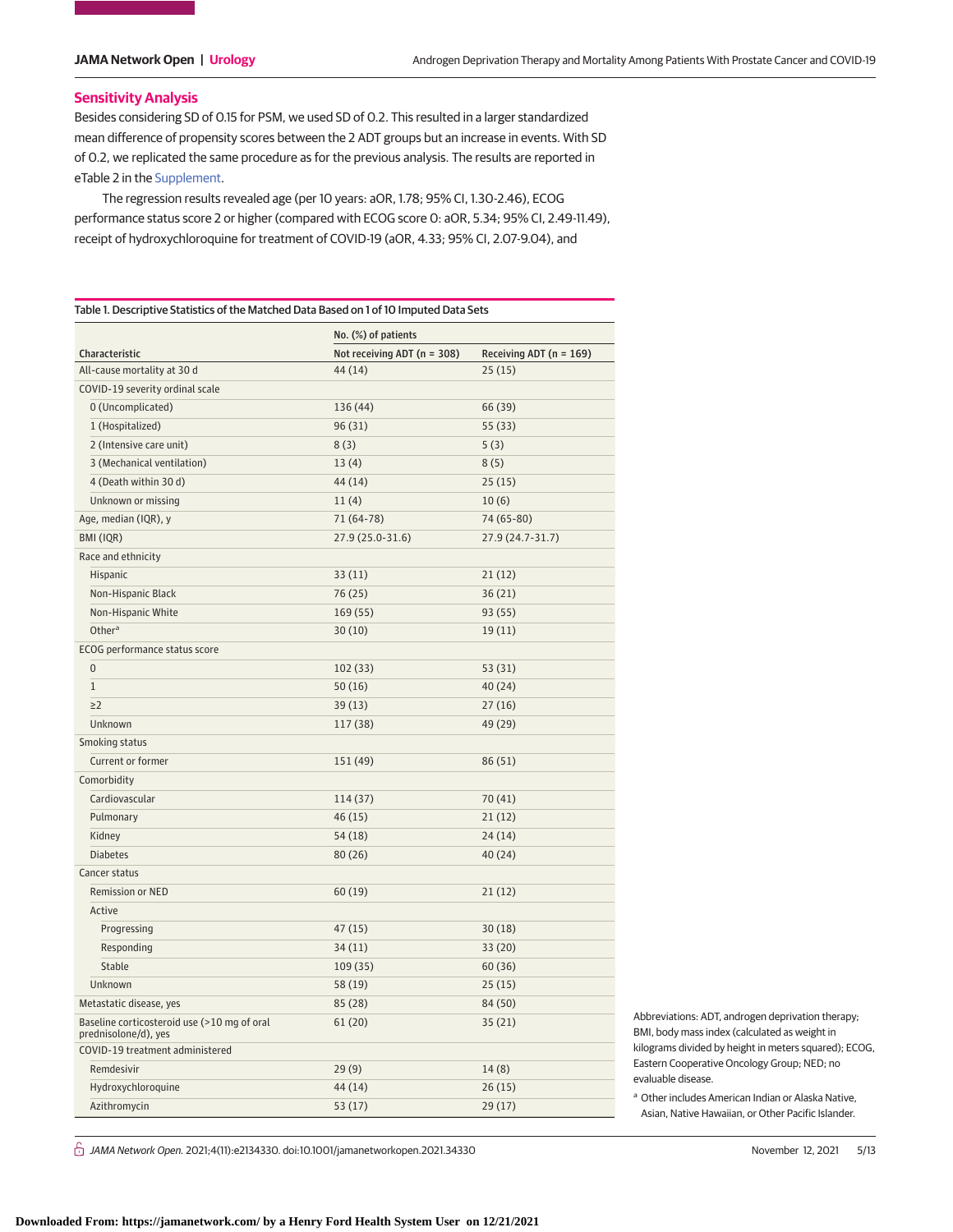presence of metastatic disease (aOR, 2.52; 95% CI, 1.29-4.90) as factors associated with increased rates of 30-day mortality from COVID-19 infection (Table 2).

The secondary end point was a 5-level ordinal scale of COVID-19 severity based on a patient's most severe reported disease status among patients receiving ADT compared with those not receiving ADT at the time of COVID-19 infection. The analysis procedure was the same as the aforementioned, and the results are reported in Table 2. There was no significant difference when COVID-19 severity was compared between the patients receiving ADT and the patients not receiving ADT (aOR, 0.98; 95% CI, 0.61-1.56).

For the subgroup analysis of 30-day mortality based on receipt of additional prostate cancer therapy (patients were grouped by receipt of ARI-1 or ARI-2, abiraterone in combination with prednisone, and chemotherapy), a descriptive analysis prior to PSM is presented in **Table 3** and in eTable 3 in the [Supplement.](https://jama.jamanetwork.com/article.aspx?doi=10.1001/jamanetworkopen.2021.34330&utm_campaign=articlePDF%26utm_medium=articlePDFlink%26utm_source=articlePDF%26utm_content=jamanetworkopen.2021.34330) Patients receiving chemotherapy within the prior 3 months had the

|                                                              | Multivariable aOR (95% CI)                  |                                                   |  |
|--------------------------------------------------------------|---------------------------------------------|---------------------------------------------------|--|
| Characteristic                                               | Primary outcome: 30-d<br>mortality (binary) | Secondary outcome: COVID-19<br>severity (ordinal) |  |
| <b>Received ADT</b>                                          |                                             |                                                   |  |
| No                                                           | 1 [Reference]                               | 1 [Reference]                                     |  |
| Yes                                                          | $0.77(0.42 - 1.42)$                         | $0.98(0.61 - 1.56)$                               |  |
| Age (per 10-y increase)                                      | 1.78 (1.30-2.46)                            | $1.59(1.25-2.03)$                                 |  |
| Race and ethnicity                                           |                                             |                                                   |  |
| Hispanic                                                     | Not selected <sup>a</sup>                   | Not selected <sup>a</sup>                         |  |
| Non-Hispanic Black                                           | $1.83(0.95-3.53)$                           | $2.14(1.27-3.62)$                                 |  |
| Non-Hispanic White                                           | 1 [Reference]                               | 1 [Reference]                                     |  |
| Otherb                                                       | Not selected <sup>a</sup>                   | Not selected <sup>a</sup>                         |  |
| ECOG performance status                                      |                                             |                                                   |  |
| $\overline{0}$                                               | 1 [Reference]                               | 1 [Reference]                                     |  |
| $\mathbf{1}$                                                 | Not selected <sup>a</sup>                   | Not selected <sup>a</sup>                         |  |
| $\geq$ 2                                                     | 5.34 (2.49-11.49)                           | 7.16 (3.15-16.27)                                 |  |
| Unknown                                                      | Not selected <sup>a</sup>                   | Not selected <sup>a</sup>                         |  |
| Cardiovascular comorbidity                                   |                                             |                                                   |  |
| No                                                           | <b>NA</b>                                   | 1 [Reference]                                     |  |
| Yes                                                          | Not selected <sup>a</sup>                   | $1.46(0.94-2.25)$                                 |  |
| <b>Diabetes</b>                                              |                                             |                                                   |  |
| No                                                           | <b>NA</b>                                   | 1 [Reference]                                     |  |
| <b>Yes</b>                                                   | Not selected <sup>a</sup>                   | $1.71(1.03-2.85)$                                 |  |
| Baseline corticosteroid use >10 mg of oral<br>prednisolone/d |                                             |                                                   |  |
| No                                                           | <b>NA</b>                                   | 1 [Reference]                                     |  |
| Yes                                                          | Not selected <sup>a</sup>                   | $1.25(0.68-2.29)$                                 |  |
| Metastatic disease                                           |                                             |                                                   |  |
| No                                                           | 1 [Reference]                               | 1 [Reference]                                     |  |
| Yes                                                          | 2.52 (1.29-4.90)                            | $1.52(0.95 - 2.43)$                               |  |
| Administered for treatment of COVID-19                       |                                             |                                                   |  |
| Hydroxychloroquine                                           |                                             |                                                   |  |
| N <sub>0</sub>                                               | 1 [Reference]                               | 1 [Reference]                                     |  |
| Yes                                                          | 4.33 (2.07-9.04)                            | 7.13 (3.59-14.17)                                 |  |
| Azithromycin                                                 |                                             |                                                   |  |
| <b>No</b>                                                    | <b>NA</b>                                   | 1 [Reference]                                     |  |
| Yes                                                          | Not selected <sup>a</sup>                   | $1.63(0.84-3.20)$                                 |  |
| Remdesivir                                                   |                                             |                                                   |  |
| <b>No</b>                                                    | <b>NA</b>                                   | 1 [Reference]                                     |  |
| Yes                                                          | Not selected <sup>a</sup>                   | 6.09 (2.71-13.68)                                 |  |

Abbreviations: ADT, androgen deprivation therapy; aOR, adjusted odds ratio; ECOG, Eastern Cooperative Oncology Group; NA, not applicable.

- <sup>a</sup> The variable was not selected by elastic net regularization, for example, Hispanic vs non-Hispanic White, which implies that both Hispanic and non-Hispanic White may be considered a group.
- **b** Other includes American Indian or Alaska Native, Asian, Native Hawaiian, or Other Pacific Islander.

 $\bigcap$  JAMA Network Open. 2021;4(11):e2134330. doi:10.1001/jamanetworkopen.2021.34330 (Reprinted) November 12, 2021 6/13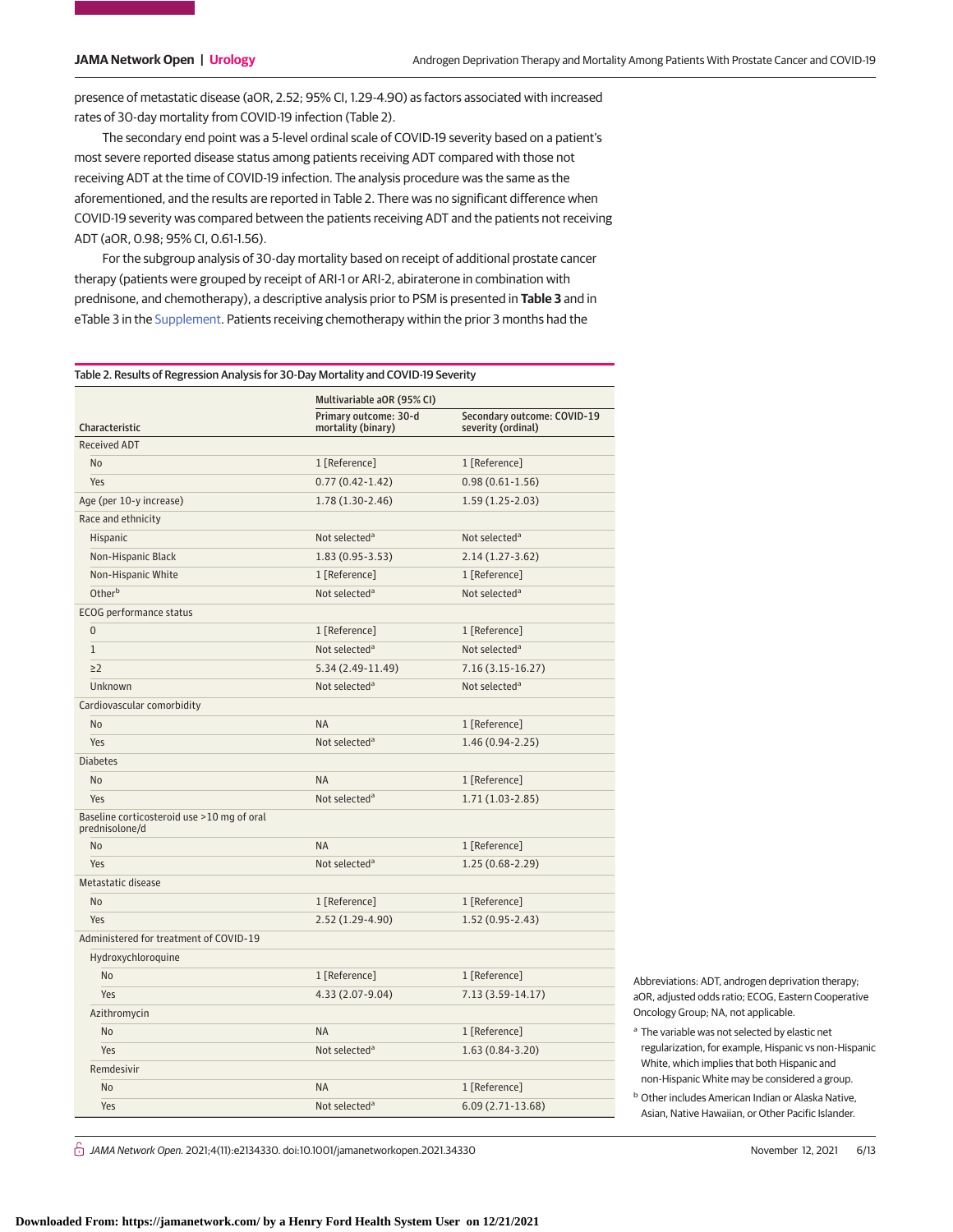numerically highest reported mortality rate at 28% (7 of 25) compared with 16% (28 of 174) for patients receiving ADT, 17% (7 of 42) for patients receiving abiraterone acetate, and 16% (13 of 79) patients receiving an ARI. When each prostate cancer–specific therapy was analyzed against the reference group of patients receiving ADT (with or without other prostate cancer therapies) via logistic regression analyses with variable selection, with PSM (**Table 4**) or without PSM (eTables 4, 5, and 6 in the [Supplement\)](https://jama.jamanetwork.com/article.aspx?doi=10.1001/jamanetworkopen.2021.34330&utm_campaign=articlePDF%26utm_medium=articlePDFlink%26utm_source=articlePDF%26utm_content=jamanetworkopen.2021.34330), no significant difference in mortality rate was seen for any additional prostate cancer therapy.

| Table 3. COVID-19 Severity by Receipt of Additional Prostate Cancer Therapies |                     |                                       |                                           |  |  |  |
|-------------------------------------------------------------------------------|---------------------|---------------------------------------|-------------------------------------------|--|--|--|
|                                                                               | No. (%) of patients |                                       |                                           |  |  |  |
| COVID-19 severity ordinal scale                                               | <b>ADT</b> alone    | <b>ADT</b> with additional<br>therapy | ADT missing data on<br>additional therapy |  |  |  |
| ARI-1 or ARI-2 ( $N = 266$ )                                                  |                     |                                       |                                           |  |  |  |
| No.                                                                           | 120                 | 79                                    | 67                                        |  |  |  |
| 0 (Uncomplicated)                                                             | 46 (38)             | 27(34)                                | 11(16)                                    |  |  |  |
| 1 (Hospitalized)                                                              | 37(31)              | 27(34)                                | 27(40)                                    |  |  |  |
| $2$ (ICU)                                                                     | 3(2)                | 5(6)                                  | 21(31)                                    |  |  |  |
| 3 (Mechanical ventilation)                                                    | 7(6)                | 5(6)                                  | 0(0)                                      |  |  |  |
| 4 (Death within 30 d)                                                         | 22(18)              | 13(16)                                | 11(16)                                    |  |  |  |
| Unknown or missing                                                            | 5(4)                | 2(2)                                  | 5(7)                                      |  |  |  |
| Abiraterone in combination with<br>prednisone ( $N = 266$ )                   |                     |                                       |                                           |  |  |  |
| No.                                                                           | 157                 | 42                                    | 67                                        |  |  |  |
| 0 (Uncomplicated)                                                             | 60(38)              | 13(31)                                | 27(40)                                    |  |  |  |
| 1 (Hospitalized)                                                              | 48 (31)             | 16(38)                                | 21(31)                                    |  |  |  |
| $2$ (ICU)                                                                     | 7(4)                | 1(2)                                  | 0(0)                                      |  |  |  |
| 3 (Mechanical ventilation)                                                    | 9(6)                | 3(7)                                  | 3(4)                                      |  |  |  |
| 4 (Death within 30 d)                                                         | 28(18)              | 7(17)                                 | 1(16)                                     |  |  |  |
| Unknown or missing                                                            | 5(4)                | 2(5)                                  | 5(7)                                      |  |  |  |
| Chemotherapy ( $N = 266$ )                                                    |                     |                                       |                                           |  |  |  |
| No.                                                                           | 174                 | 25                                    | 67                                        |  |  |  |
| 0 (Uncomplicated)                                                             | 65(37)              | 8(32)                                 | 27(40)                                    |  |  |  |
| 1 (Hospitalized)                                                              | 58 (33)             | 6(24)                                 | 21(31)                                    |  |  |  |
| $2$ (ICU)                                                                     | 7(4)                | 1(4)                                  | 0(0)                                      |  |  |  |
| 3 (Mechanical ventilation                                                     | 9(5)                | 3(12)                                 | 3(4)                                      |  |  |  |
| 4 (Death within 30 d)                                                         | 28(16)              | 7(28)                                 | 11(16)                                    |  |  |  |
| Unknown or missing                                                            | 7(4)                | 0(0)                                  | 5(7)                                      |  |  |  |

Abbreviations: ADT, androgen deprivation therapy; ARI, androgen receptor inhibitor; ICU, intensive care unit.

Table 4. Results of Regression Analyses After Propensity Score Matching for 30-Day Mortality Rates Between Additional Prostate Cancer Therapies Compared With ADT

|                                      |                         | Multivariable aOR (95% CI) |                      |                    |  |
|--------------------------------------|-------------------------|----------------------------|----------------------|--------------------|--|
| <b>Characteristics</b>               |                         | ARI                        | Abiraterone          | Chemotherapy       |  |
| Received cancer therapy              |                         |                            |                      |                    |  |
|                                      | <b>No</b>               | 1 [Reference]              | 1 [Reference]        | 1 [Reference]      |  |
|                                      | Yes                     | $0.64(0.26-1.58)$          | $0.89(0.21-3.82)$    | $3.37(0.73-15.55)$ |  |
|                                      | Age (per 10-y increase) | $2.68(1.56 - 4.60)$        | $4.61(1.72 - 12.38)$ | $1.49(0.59-3.79)$  |  |
| ECOG performance status <sup>a</sup> |                         |                            |                      |                    |  |
|                                      | 0, 1, and Unknown       | 1 [Reference]              | <b>ND</b>            | 1 [Reference]      |  |
|                                      | $\geq$ 2                | $4.63(1.83 - 11.75)$       | <b>ND</b>            | $7.53(1.38-41.21)$ |  |
| COVID-19 treatment, azithromycin     |                         |                            |                      |                    |  |
|                                      | N <sub>0</sub>          | <b>ND</b>                  | 1 [Reference]        | <b>ND</b>          |  |
|                                      | Yes                     | <b>ND</b>                  | 4.91 (1.12-21.58)    | <b>ND</b>          |  |

Abbreviations: ADT, androgen deprivation therapy; aOR, adjusted odds ratio; ARI, androgen receptor inhibitor; ECOG, Eastern Cooperative Oncology Group; ND, not determined.

<sup>a</sup> In ECOG Performance Status, 1 vs 0 and unknown vs 0 were not selected by elastic net regularization; thus, 0, 1, and unknown were considered as a group.

 $\stackrel{\frown}{\Box}$  JAMA Network Open. 2021;4(11):e2134330. doi:10.1001/jamanetworkopen.2021.34330 November 12, 2021 7/13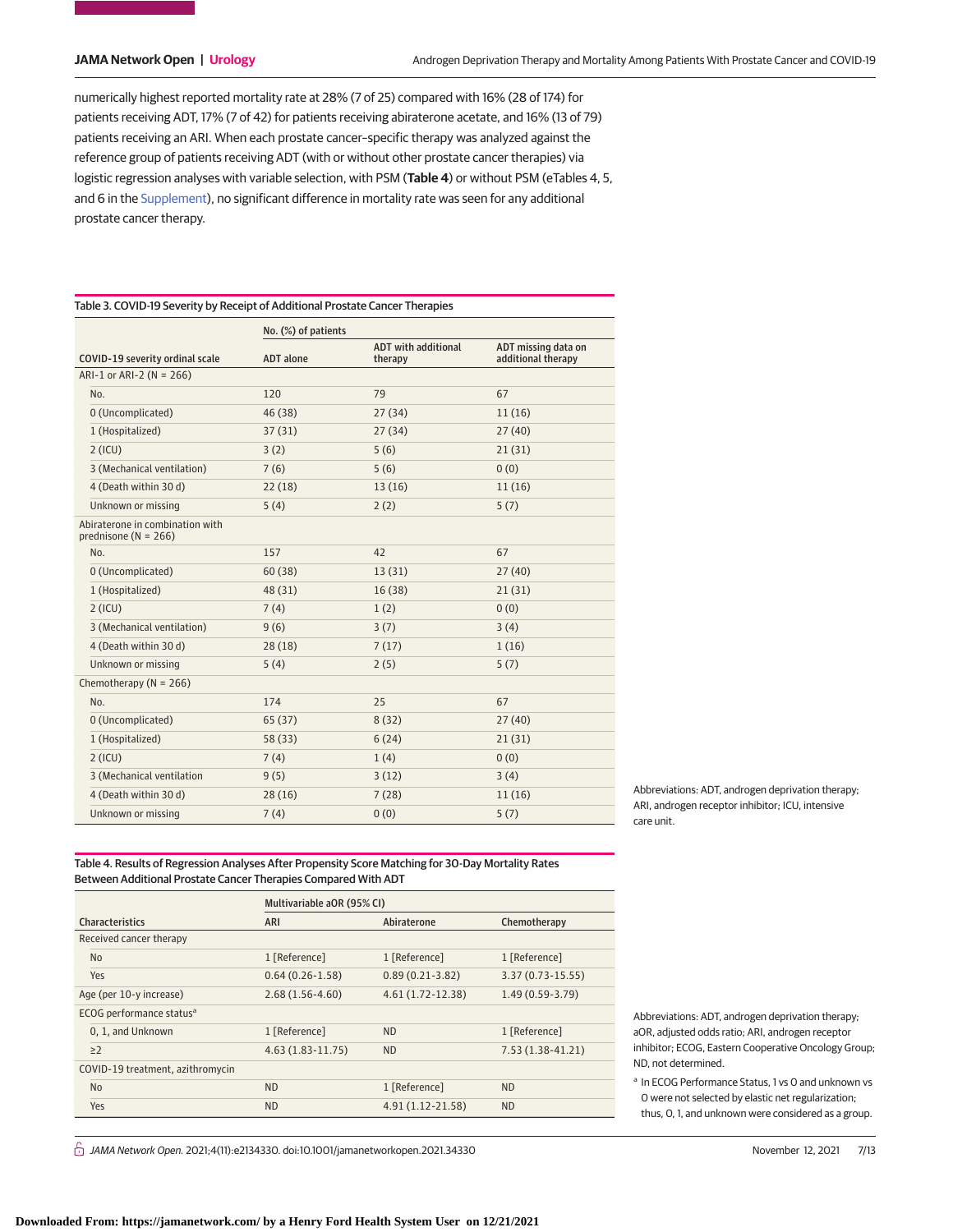#### **Discussion**

Given the substantial risk of COVID-19 for patients with cancer, it is essential to understand the interaction between therapies and adverse outcomes to help inform clinical decision-making. The CCC19 data set is an extensive resource detailing COVID-19 outcomes for oncology patients, with granular detail on disease- and treatment-specific variables important to the daily care of patients.17

In the present study, we used this data set, including more than 1200 patients with prostate cancer, to examine whether ADT use was associated with a lower rate of 30-day mortality from any cause and found no significant association. Although this finding does not support the hypothesis that ADT may be useful to modulate the clinical course of SARS-CoV-2 infection, further evaluation of these interventions in a controlled clinical trial setting may explain the discordance among study results. Our findings are consistent with Klein et al,<sup>12</sup> who found no significant difference, but are in contrast with study results from cohorts in Italy by Montopoli et al<sup>10</sup> and in New York City by Patel et al,<sup>11</sup> which both reported more favorable outcomes in the setting of ADT exposure.

The role of androgens in modulating host susceptibility and severity of infection from SARS-CoV-2 has generated intense research interest given the difference in outcomes between male and female patients after SARS-CoV-2 infection and the potential therapeutic significance if intervention with androgen directed therapies can alter COVID-19 outcomes. There are, however, numerous factors that may explain a sex bias in outcomes. Differences between female and male innate and adaptive immune systems,<sup>28</sup> not all of which are subject to androgen regulation, may be involved. For example, estrogen levels, which are higher in women, may play a protective role in the immune system. Varying social practices and sex- and gender-based differences in comorbidities may also be responsible for some of the observed difference. Although androgen-mediated immune regulation is proposed as a potential explanation for sex-discordant outcomes, modulation through ADT or androgen-targeted therapies may be ineffective on clinical end points or processes responsible for gender differences independent of the proposed androgen signaling hypothesis. Notably, the previous observation that ARIs (such as enzalutamide) may inhibit the expression of TMPRSS2 in prostate cancer cells (the originating preclinical findings supporting the exploration of ADT and ARI in COVID-19) may not be relevant in pulmonary tissue, which is an anatomic site very relevant to the development of complications from SARS-CoV-2.<sup>29</sup> Baratchian et al<sup>30</sup> also found no evidence for increased TMPRSS2 expression in the lungs of male vs female patients or mice and an inability for treatment with enzalutamide to decrease pulmonary TMPRSS2 levels. Furthermore, there is no difference in pulmonary TMPRSS2 expression in immunohistochemical studies comparing men and women.<sup>30</sup>

There are characteristic differences between patients who received ADT, its use being limited to patients with active cancer (in the setting of intermediate, high-risk localized; biochemically recurrent; or metastatic disease), and patients who did not receive therapy but who had a history of prostate cancer and have been cured, are in remission, or have recurrent disease suitable for observation. Potential confounding may come from additional systemic therapies, such as chemotherapy (accounting for 25 of 266 patients in the present study cohort receiving ADT), which may cause immunosuppression and may lead to a less robust immune response against the virus. Data from the entire CCC19 cohort have been used to interrogate this potential confounder. Wise-Draper et al<sup>31</sup> reported an increased rate of 30-day mortality among inpatients who had received chemotherapy less than 2 weeks prior to a COVID-19 diagnosis. In a larger analysis, Grivas et al<sup>14</sup> reported an association between chemotherapy administered within 3 months of COVID-19 presentation and increased rate of 30-day mortality (aOR, 1.61; 95% CI, 1.15-2.24). Our analysis regarding chemotherapy specific to patients with prostate cancer included insufficient numbers to independently test this hypothesis without incurring wide 95% CIs.

#### **Limitations and Strengths**

The limitations of this study include lack of testosterone levels to measure the effectiveness of ADT, retrospective design, lack of randomization and stratification, dependency on clinically annotated

 $\bigcap$  JAMA Network Open. 2021;4(11):e2134330. doi:10.1001/jamanetworkopen.2021.34330 (Reprinted) November 12, 2021 8/13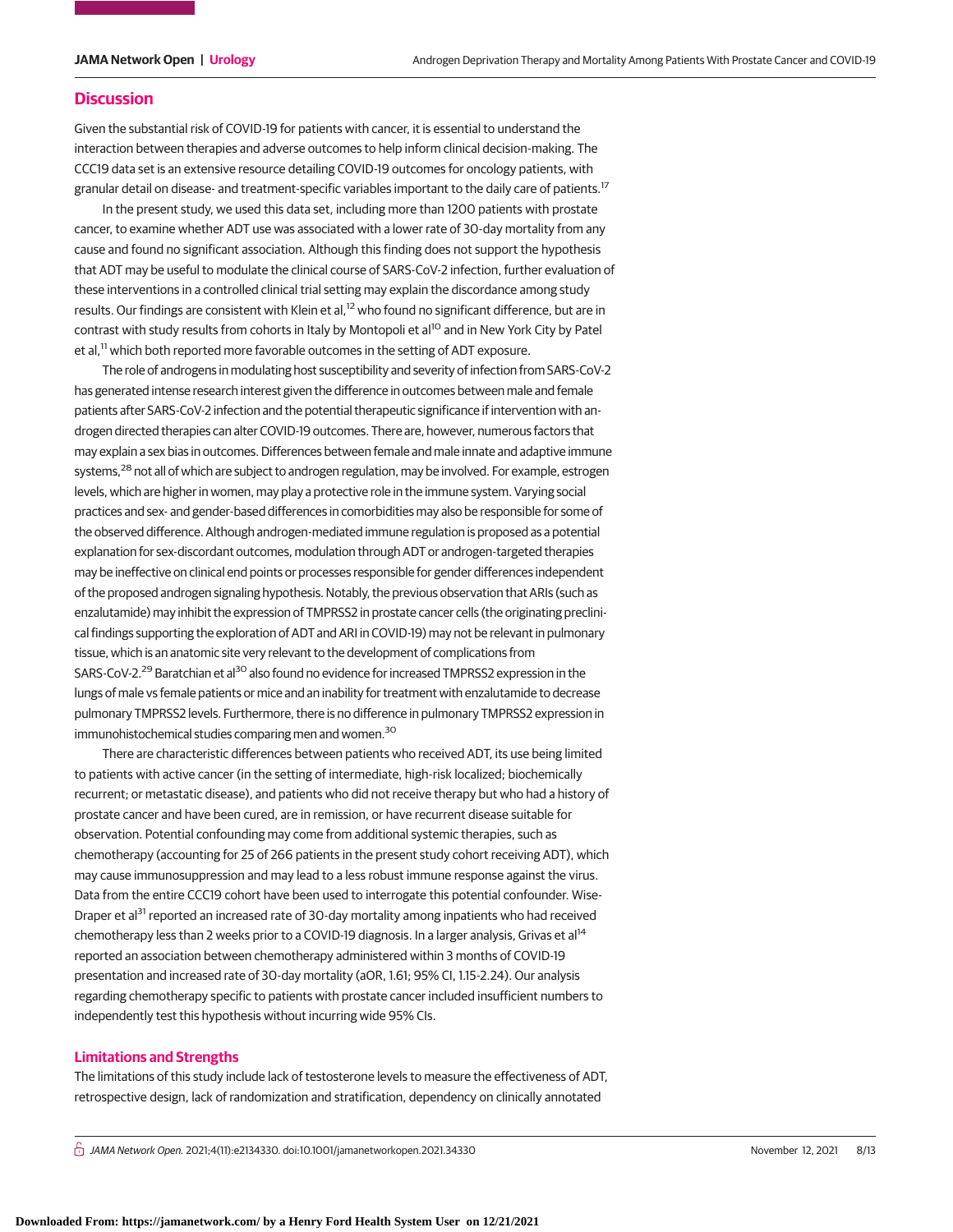data (which means that potentially important variables may have not been collected), and missing and unknown data that may have associations with the results despite the robust attempt to account for them. Patients may have received ADT outside the strict treatment definition (>3 months prior to COVID-19 presentation with a castration level of testosterone) or may have been treated with intermittent ADT and still have been counted in the cohort not receiving ADT, although this scenario likely represents a small number of patients. A number of relevant selection and confounding factors, which cannot be completely matched for, may explain the differences between the patients receiving ADT and those not receiving ADT, such as the symptomatic burden of metastatic disease or the presence of active prostate cancer, which are clinical indications for patients to receive ADT, especially given that the cause of death could not always be fully ascertained. The evolving capacity and bandwidth of health care systems, the virulence of SARS-CoV-2, and other potential confounders were difficult to account for in our study. Most patients received additional prostate cancer therapies, but the majority of those treatments were directed against the androgen axis and would be expected to act in a similar fashion to ADT. Given the wide 95% CI (0.42-1.42) for the rate of all-cause 30-day mortality in the present study, a smaller effect size may be apparent that we did not have the statistical power to identify based on our sample size and the number of events. The strengths of this study included the granular details regarding prostate cancer–specific and COVID-19–specific variables, rigorous data quality control, and large patient numbers across numerous sites.

### **Conclusions**

After PSM, no significant difference in the all-cause 30-day mortality rate following COVID-19 infection or in COVID-19 severity was associated with the receipt of ADT. These findings do not support the hypothesis that ADT may be useful in reducing the mortality or severity of SARS-CoV-2 infection. We await the results of ongoing prospective studies exploring the role of ADT in modulating the course and outcomes of SARS-CoV-2 infection.

#### **ARTICLE INFORMATION**

**Accepted for Publication:** September 15, 2021.

**Published:** November 12, 2021. doi[:10.1001/jamanetworkopen.2021.34330](https://jama.jamanetwork.com/article.aspx?doi=10.1001/jamanetworkopen.2021.34330&utm_campaign=articlePDF%26utm_medium=articlePDFlink%26utm_source=articlePDF%26utm_content=jamanetworkopen.2021.34330)

**Open Access:** This is an open access article distributed under the terms of the [CC-BY License.](https://jamanetwork.com/pages/cc-by-license-permissions/?utm_campaign=articlePDF%26utm_medium=articlePDFlink%26utm_source=articlePDF%26utm_content=jamanetworkopen.2021.34330) © 2021 Schmidt AL et al.JAMA Network Open.

**Corresponding Author:** Rana R. McKay, MD, Genitourinary Oncology Lead, Moores Cancer Center, University of California, San Diego, 3855 Health Sciences Drive, No. 0987, La Jolla, CA 92093 [\(rmckay@ucsd.edu\)](mailto:rmckay@ucsd.edu).

**Author Affiliations:** Lank Center for Genitourinary Oncology, Dana-Farber Cancer Institute, Boston, Massachusetts (Schmidt, Bakouny, Labaki, Steinharter, Xu, Choueiri); Vanderbilt University Medical Center, Nashville, Tennessee (Tucker, Hsu, Shyr, Mishra, Rini, Warner); Duke Cancer Institute Center for Prostate and Urologic Cancer, Duke University, Durham, North Carolina (Armstrong, Halabi, Zhang); Oregon Health and Science University Knight Cancer Institute, Portland (Beer); UPMC Western Maryland, Cumberland (Bijjula); Winship Cancer Institute of Emory University, Atlanta, Georgia (Bilen); Penn State Cancer Institute, Hershey, Pennsylvania (Connell, Zhu); Cleveland Clinic Taussig Cancer Institute, Cleveland, Ohio (Dawsey, Joshi, Menon, Sharifi, Gupta); Missouri Baptist Medical Center, St Louis (Faller); Massachusetts General Hospital, Boston (Gao); Montefiore Einstein College of Medicine, Bronx, New York (Gartrell); Intermountain Healthcare, Salt Lake City, Utah (Gill); University of Cincinnati College of Medicine, Cincinnati, Ohio (Gulati); Henry Ford Cancer Institute, Henry Ford Hospital, Detroit, Michigan (Hwang); University of Washington, Seattle Cancer Care Alliance, Fred Hutchinson Cancer Research Center, Seattle (Khaki, Schweizer, Grivas); Stanford University, Stanford, California (Khaki); Memorial Sloan Kettering Cancer Center, New York, New York (Morris, Shah); Virtua Health Network, Marlton, New Jersey (Puc); Tallahassee Memorial Healthcare, Tallahassee, Florida (Russell); Moores Cancer Center, University of California, San Diego (Shaya, McKay); University of Kansas Medical Center, Westwood (Wulff-Burchfield).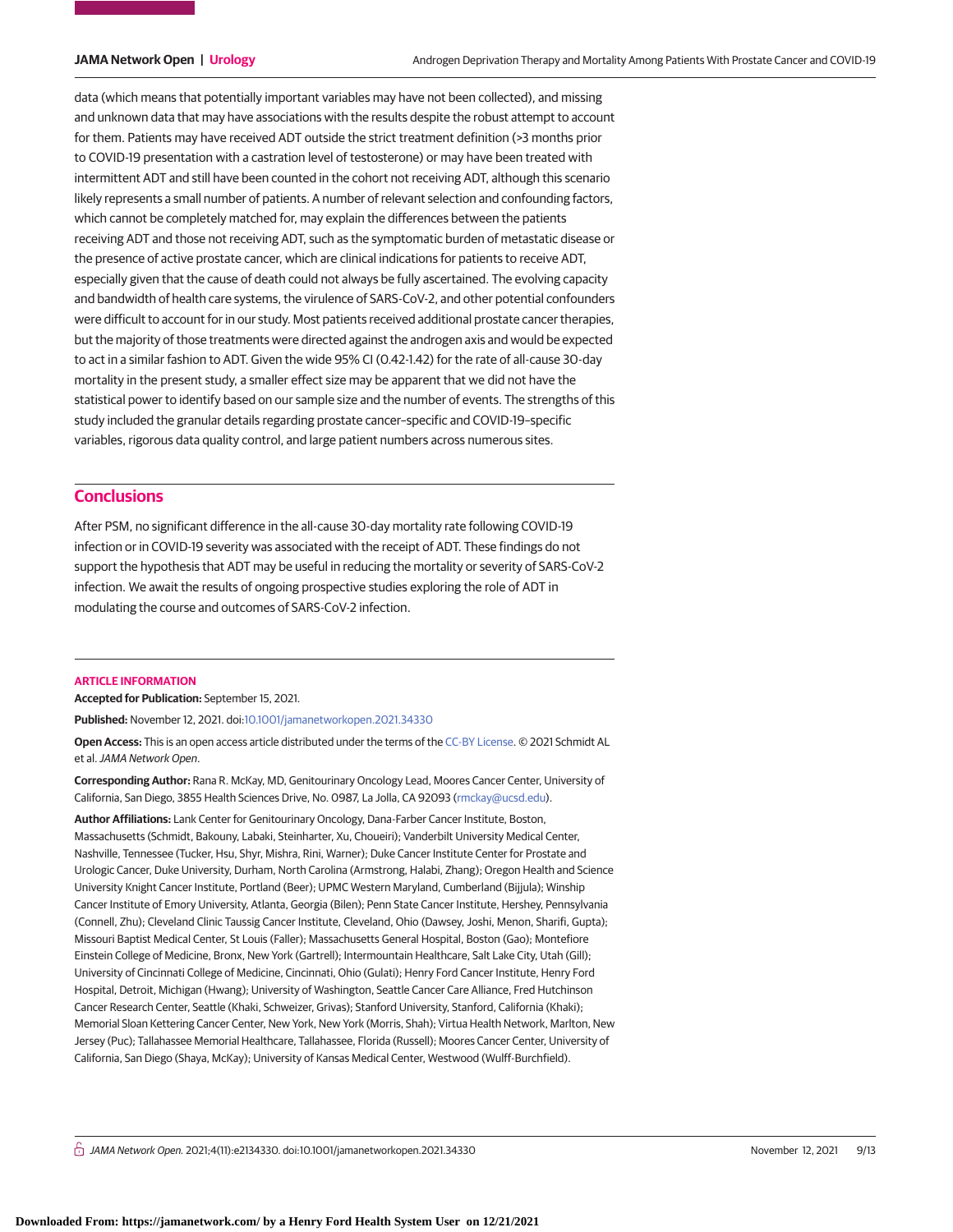**Author Contributions:** Drs Shyr and Warner had full access to all of the data in the study and take responsibility for the integrity of the data and the accuracy of the data analysis. Drs Schmidt and Tucker contributed equally and are considered co–first authors. Drs Gupta and McKay contributed equally and are considered co–senior authors.

Concept and design: Schmidt, Tucker, Bakouny, Labaki, Connell, Gartrell, Joshi, Menon, Shaya, Schweizer, Wulff-Burchfield, Rini, Warner, Zhang, Choueiri, Gupta, McKay.

Acquisition, analysis, or interpretation of data: Schmidt, Tucker, Bakouny, Labaki, Hsu, Shyr, Armstrong, Beer, Bijjula, Bilen, Dawsey, Faller, Gao, Gartrell, Gill, Gulati, Halabi, Hwang, Joshi, Khaki, Menon, Morris, Puc, Russell, Shah, Sharifi, Shaya, Schweizer, Steinharter, Wulff-Burchfield, Xu, Zhu, Mishra, Grivas, Warner, Zhang, Gupta, McKay.

Drafting of the manuscript: Schmidt, Tucker, Bakouny, Labaki, Hsu, Armstrong, Beer, Bilen, Gulati, Rini, Warner, McKay.

Critical revision of the manuscript for important intellectual content: Schmidt, Tucker, Bakouny, Labaki, Shyr, Armstrong, Beer, Bijjula, Bilen, Connell, Dawsey, Faller, Gao, Gartrell, Gill, Gulati, Halabi, Hwang, Joshi, Khaki, Menon, Morris, Puc, Russell, Shah, Sharifi, Shaya, Schweizer, Steinharter, Wulff-Burchfield, Xu, Zhu, Mishra, Grivas, Rini, Warner, Zhang, Choueiri, Gupta, McKay.

Statistical analysis: Schmidt, Bakouny, Labaki, Hsu, Shyr, Beer, Halabi, Shah, Zhu, Warner.

Obtained funding: Warner.

Administrative, technical, or material support: Tucker, Labaki, Armstrong, Dawsey, Gao, Hwang, Morris, Russell, Mishra, Rini, Warner, Choueiri, Gupta, McKay.

Supervision: Schmidt, Shyr, Armstrong, Bilen, Faller, Joshi, Shah, Steinharter, Grivas, Rini, Choueiri, McKay.

**Conflict of Interest Disclosures:** Dr Bakouny reported grants from Genentech/imCORE; nonfinancial support from Bristol Myers Squibb; and personal fees from UpToDate outside the submitted work. Dr Shyr reported grants from the National Cancer Institute during the conduct of the study. Dr Armstrong reported grants from Bayer, Janssen, and Pfizer/Astellas; and personal fees from Bayer, Janssen, and Pfizer/Astellas outside the submitted work. Dr Beer reported grants paid to his institution from Alliance Foundation Trials, Astellas Pharma, Bayer, Boehringer Ingelheim, Corcept Therapeutics, Endocyte Inc, Freenome, Grail Inc, Harpoon Therapeutics, Janssen Research and Development, Medivation Inc, Sotio, Theraclone Sciences/OncoResponse, and Zenith Epigenetics; personal fees from Arvinas, Astellas Pharma, AstraZeneca, Bayer, Bristol Myers Squib, Clovis Oncology, Constellation, GlaxoSmithKline, Grail Inc, Janssen, Merck & Co, Myovant Sciences, Novartis, Pfizer, Sanofi, and Tolero; and stock ownership in Arvinas Inc and Salarius Pharmaceuticals outside the submitted work. Dr Bilen reported grants to his institution from AAA, AstraZeneca, Bayer, Bristol Myers Squibb, Genentech/Roche, Genome and Company, Incyte, Nektar, Peloton Therapeutics, Pfizer, SeaGen, Tricon Pharmaceuticals, and Xencor outside the submitted work; and personal fees from AstraZeneca, Bayer, Bristol Myers Squibb, Calithera Biosciences, Eisai, EMD Serono, Exelixis, Genomic Health, Janssen, Nektar, Pfizer, Sanofi, and SeaGen outside the submitted work. Dr Gill reported personal fees from Amgen and personal fees from Pfizer outside the submitted work. Dr Gulati reported grants to her institution from AstraZeneca outside the submitted work. Dr Hwang reported funding from the Henry Ford Cancer Institute; grants from AstraZeneca, Bayer, and Merck & Co; grants to her institution from AstraZeneca, Bausch, Bayer, Dendreon, Exelixis, Genentech, and Merck & Co; personal fees from Astellas, Bayer, Bristol Myers Squibb, Dendreon, EMD Sorono, Exelixis, Genentech, Janssen Scientific, Medivation, and Sanofi/ Genzyme outside the submitted work; and stock ownership in Johnson and Johnson by an immediate family member. Dr Joshi reported grants from AstraZeneca and Pfizer; grants to his institution from Bayer, Endocyte, Corcept, Janssen, Progenics, and Roche/Genentech; personal fees from Bayer and Sanofi outside the submitted work; personal fees from Athenex, Curium, Exelexis, and ORIC; and being an uncompensated consultant for Advanced Accelerator Applications, Bayer, Endocyte, Janssen, Lantheus, Norvartis, and Progenics. Dr Khaki reported stock ownership in Merck & Co and Sanofi stock outside the submitted work. Dr Morris reported personal fees from AstraZeneca, Athenex, Curium, Exelixis, and Oric Pharmaceuticals outside the submitted work. Dr Shah reported grants from Aravive; and personal fees from Merck & Co outside the submitted work. Dr Schweizer reported funds to his institution from AstraZeneca, Bristol Myers Squibb, Elevate Bio, Hoffmann-La Roche, Immunomedics, Janssen, Madison Vaccines, Merck & Co, Pfizer, Tmunity, and Zenith Epigenetics; and personal fees from AstraZeneca, Janssen, PharmaIn, and Resverlogix outside the submitted work. Dr Wulff-Burchfield reported personal fees from Astellas, Bristol Myers Squibb; being on the advisory board for Exelixis; grants from Pfizer outside the submitted work; grants from Pfizer Global Medical; family members with stock ownership in Immunomedics and Nektar. Dr Xu reported grants from The ASCO Conquer Cancer Foundation outside the submitted work. Dr Mishra reported grants from National Cancer Institute during the conduct of the study; and personal fees from National Geographic outside the submitted work. Dr Grivas reported grants to his institution from Bavarian Nordic, Bristol Myers Squibb, Clovis Oncology, Debiopharm, GlaxoSmithKline, Immunomedics, Kure It Cancer Research, Merck & Co, Mirati Therapeutics, Pfizer, and QED Therapeutics; and personal fees from Astellas Pharma, AstraZeneca, Bayer, Bristol Myers Squibb, Clovis Oncology, Dyania Health, Driver, EMD Serono, Exelixis,

 $\bigcap$  JAMA Network Open. 2021;4(11):e2134330. doi:10.1001/jamanetworkopen.2021.34330 November 12, 2021 10/13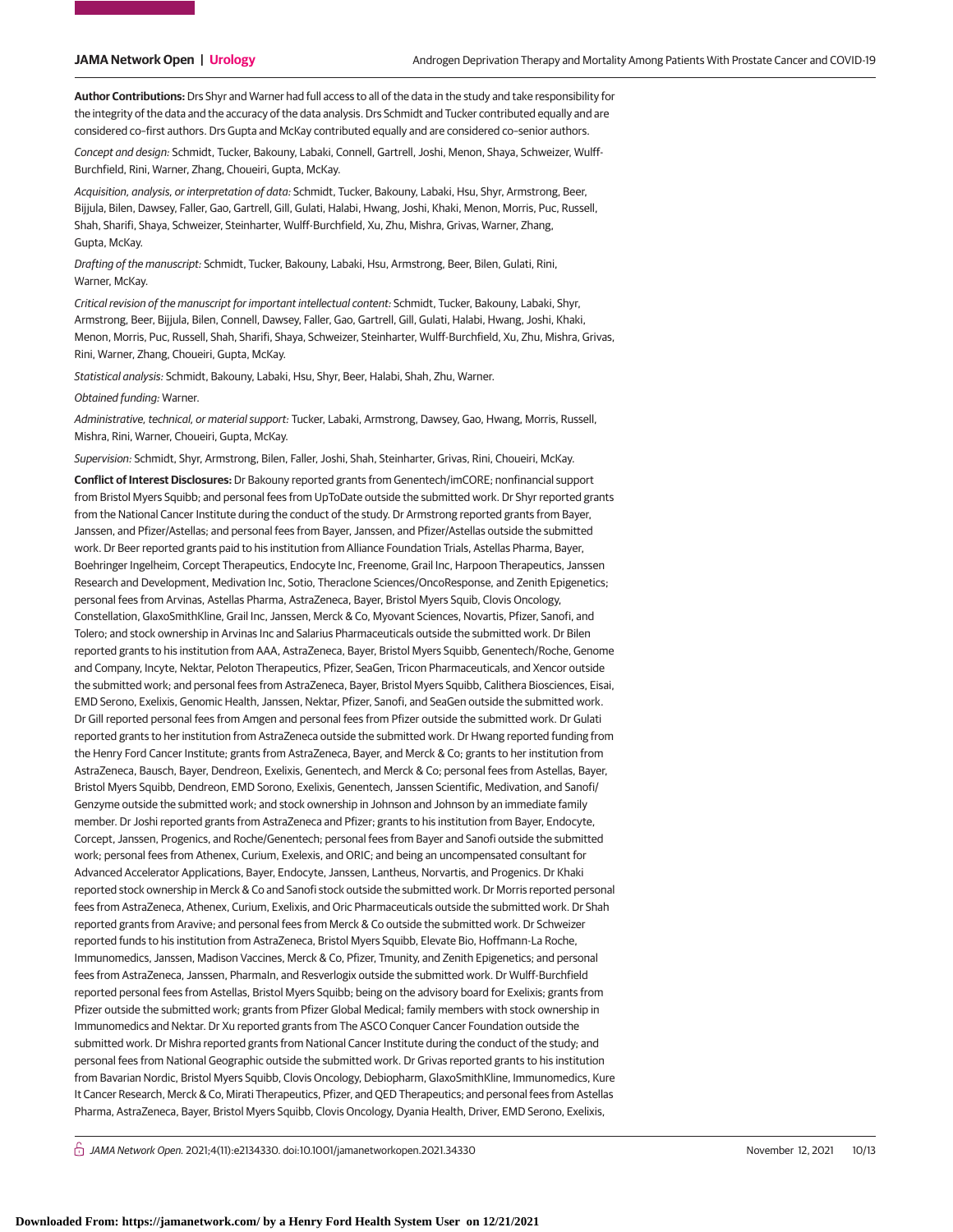Foundation Medicine, Genentech/Roche, Genzyme, GlaxoSmithKline, Guardant Health, Heron Therapeutics, Immunomedics/Gilead, Infinity Pharmaceuticals, Janssen, Merck & Co, Mirati Therapeutics, Pfizer, QED Therapeutics, Regeneron Pharmaceuticals, Seattle Genetics, and 4D Pharma PLC outside the submitted work. Dr Warner reported grants from the National Institute of Cancer during the conduct of the study; grants from AACR; personal fees from Roche and Westat; and ownership of HemOnc.org LLC outside the submitted work. Dr Zhang reported grants to his institution from AbbVie/Stemcentrx, Acerta, Astellas, Merck & Co, Janssen, Merrimack, Mirati Therapeutics, Novartis, OmniSeq, PGDx, Pfizer, and Regeneron outside the submitted work; having a spouse who is a stockholder/employee for Capio Biosciences and Archimmune Therapeutics and a stockholder/ consultant for Nanorobotics; consulting/speaking with Genomic Health and Sanofi Aventis; consulting/advisory board with Amgen, AstraZeneca, Bayer, Bristol Myers Squibb, Calithera, Dendreon, Foundation Medicine, Janssen, MJH Associates, and Pfizer; and personal fees from Aptitude Health, Aravive, Bristol Myers Squibb, Dendreon, Eisai, Exelixis, Janssen, Merck & Co, MJH Associates, Pacific Genuity, Pfizer, QED Therapeutics, Sanofi-Aventis, and SeaGen outside the submitted work. Dr Choueiri reported nonfinancial support from COVID-19 and Cancer Consortium (CCC19) steering committee, and ESMO-CoCare steering committee during the conduct of the study; personal fees from Bristol Myers Squibb, Eli Lilly and Company, Exelixis, Merck & Co, Novartis, Pfizer, Roche/ Genentech, and UptoDate; and participating in the European Society for Medical Oncology and the American Society of Clinical Oncology planning committees and the Genitourinary Steering Committee of the National Institute of Cancer. Dr Gupta reported grants to her institution from AstraZeneca and Isoray; and personal fees from AstraZeneca, Bristol-Myers Squibb, Exelixis, Janssen, Merck & Co, Pfizer, and Seattle Genetics outside the submitted work. Dr McKay reported research funding from Bayer, Pfizer, and Tempus; and personal fees from AstraZeneca, Bayer, Bristol Myers Squibb, Calithera, Caris, Dendreon, Exelixis, Janssen, Johnson and Johnson, Merck & Co, Myovant, Novartis, Pfizer, Sanofi, Sorrento Therapeutics, Tempus, and Vividion. No other disclosures were reported.

**Funding/Support:** Vanderbilt Institute for Clinical and Translational Research developed and supports REDCap through grant UL1 TR000445 from the National Center for Advancing Translational Sciences.

**Role of the Funder/Sponsor:** The funder had no role in the design and conduct of the study; collection, management, analysis, and interpretation of the data; preparation, review, or approval of the manuscript; and decision to submit the manuscript for publication.

**Meeting Presentation:** This paper was presented at the American Society of Clinical Oncology Genitourinary Cancers Symposium; February 11, 2021; virtual.

**Additional Contributions:** We thank all members of the CCC19 steering committee: Toni K. Choueiri, Narjust Duma, Dimitrios Farmakiotis, Petros Grivas, Gilberto de Lima Lopes Jr, Corrie A. Painter, Solange Peters, Brian I. Rini, Dimpy P. Shah, Michael A. Thompson, and Jeremy L. Warner, for their invaluable guidance of the CCC19.

#### **REFERENCES**

**1**. Zhu N, Zhang D, Wang W, et al; China Novel Coronavirus Investigating and Research Team. A novel coronavirus from patients with pneumonia in China, 2019. N Engl J Med. 2020;382(8):727-733. doi[:10.1056/NEJMoa2001017](https://dx.doi.org/10.1056/NEJMoa2001017)

**2**. Bhopal SS, Bhopal R. Sex differential in COVID-19 mortality varies markedly by age. Lancet. 2020;396 (10250):532-533. doi[:10.1016/S0140-6736\(20\)31748-7](https://dx.doi.org/10.1016/S0140-6736(20)31748-7)

**3**. Lucas JM, Heinlein C, Kim T, et al. The androgen-regulated protease TMPRSS2 activates a proteolytic cascade involving components of the tumor microenvironment and promotes prostate cancer metastasis. Cancer Discov. 2014;4(11):1310-1325. doi[:10.1158/2159-8290.CD-13-1010](https://dx.doi.org/10.1158/2159-8290.CD-13-1010)

**4**. Peckham H, de Gruijter NM, Raine C, et al. Male sex identified by global COVID-19 meta-analysis as a risk factor for death and ITU admission. Nat Commun. 2020;11:6317. doi[:10.1038/s41467-020-19741-6](https://dx.doi.org/10.1038/s41467-020-19741-6)

**5**. Chalmers ZR, Burns MC, Ebot EM, et al. Early-onset metastatic and clinically advanced prostate cancer is a distinct clinical and molecular entity characterized by increased TMPRSS2-ERG fusions. Prostate Cancer Prostatic Dis. 2021;24(2):558-566. doi[:10.1038/s41391-020-00314-z](https://dx.doi.org/10.1038/s41391-020-00314-z)

**6**. Lin B, Ferguson C, White JT, et al. Prostate-localized and androgen-regulated expression of the membranebound serine protease TMPRSS2. Cancer Res[. 1999;59\(17\):4180-4184.](https://www.ncbi.nlm.nih.gov/pubmed/10485450)

**7**. Pettersson A, Graff RE, Bauer SR, et al. The TMPRSS2:ERG rearrangement, ERG expression, and prostate cancer outcomes: a cohort study and meta-analysis. Cancer Epidemiol Biomarkers Prev. 2012;21(9):1497-1509. doi[:10.](https://dx.doi.org/10.1158/1055-9965.EPI-12-0042) [1158/1055-9965.EPI-12-0042](https://dx.doi.org/10.1158/1055-9965.EPI-12-0042)

**8**. Hoffmann M, Kleine-Weber H, Schroeder S, et al. SARS-CoV-2 cell entry depends on ACE2 and TMPRSS2 and is blocked by a clinically proven protease inhibitor. Cell. 2020;181(2):271-280. doi[:10.1016/j.cell.2020.02.052](https://dx.doi.org/10.1016/j.cell.2020.02.052)

**9**. Samuel RM, Majd H, Richter MN, et al. Androgen signaling regulates SARS-CoV-2 receptor levels and is associated with severe COVID-19 symptoms in men. Cell Stem Cell. 2020;27(6):876-889. doi[:10.1016/j.stem.](https://dx.doi.org/10.1016/j.stem.2020.11.009) [2020.11.009](https://dx.doi.org/10.1016/j.stem.2020.11.009)

 $\bigcap$  JAMA Network Open. 2021;4(11):e2134330. doi:10.1001/jamanetworkopen.2021.34330 (Reprinted) November 12, 2021 11/13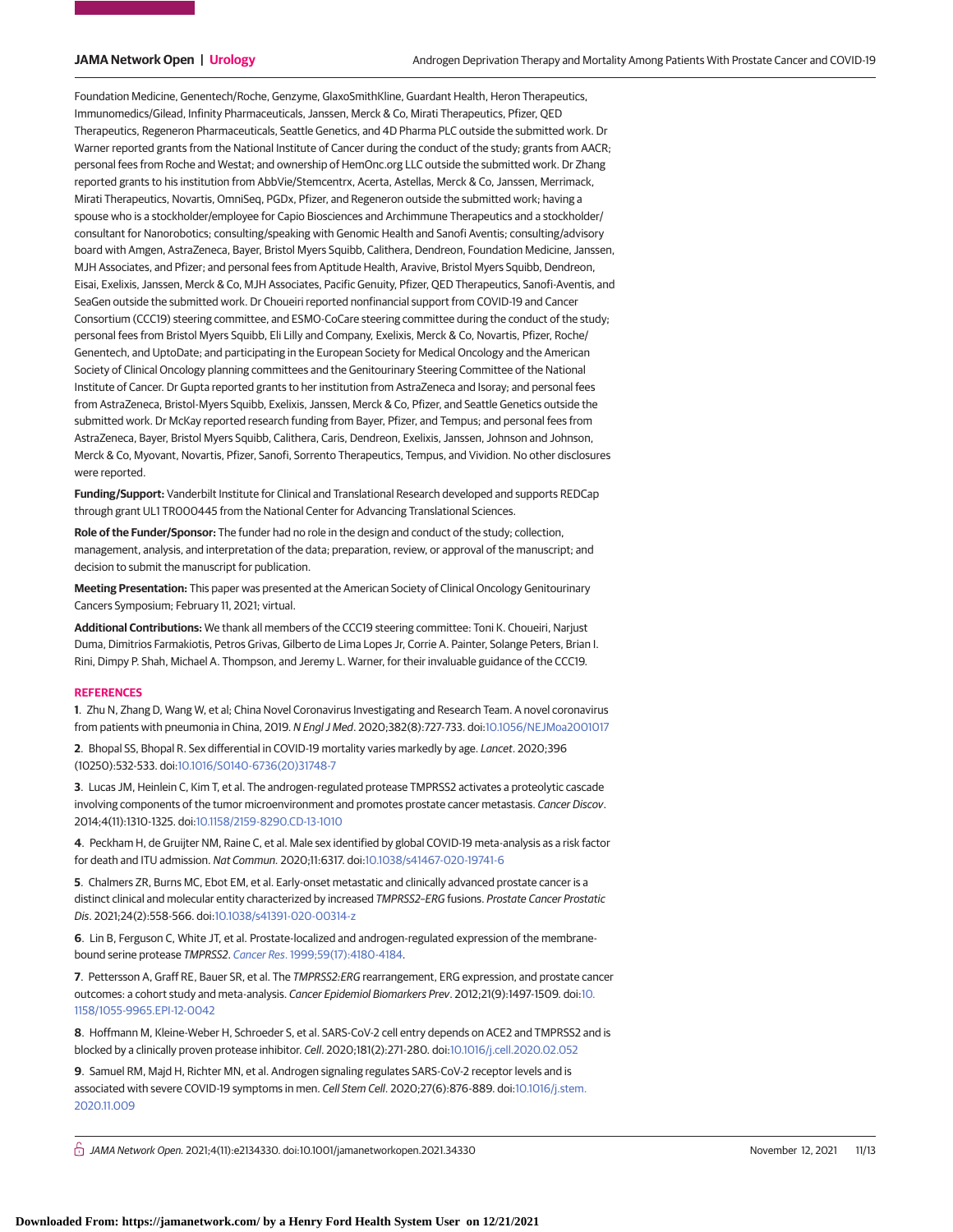**10**. Montopoli M, Zumerle S, Vettor R, et al. Androgen-deprivation therapies for prostate cancer and risk of infection by SARS-CoV-2: a population-based study (N = 4532). Ann Oncol. 2020;31(8):1040-1045. doi[:10.1016/j.](https://dx.doi.org/10.1016/j.annonc.2020.04.479) [annonc.2020.04.479](https://dx.doi.org/10.1016/j.annonc.2020.04.479)

**11**. Patel VG, Zhong X, Liaw B, et al. Does androgen deprivation therapy protect against severe complications from COVID-19? Ann Oncol. 2020;31(10):1419-1420. doi[:10.1016/j.annonc.2020.06.023](https://dx.doi.org/10.1016/j.annonc.2020.06.023)

**12**. Klein EA, Li J, Milinovich A, et al. Androgen deprivation therapy in men with prostate cancer does not affect risk of infection with SARS-CoV-2.J Urol. 2021;205(2):441-443. doi[:10.1097/JU.0000000000001338](https://dx.doi.org/10.1097/JU.0000000000001338)

**13**. Dhindsa S, Zhang N, McPhaul MJ, et al. Association of circulating sex hormones with inflammation and disease severity in patients with COVID-19. JAMA Netw Open. 2021;4(5):e2111398. doi[:10.1001/jamanetworkopen.](https://jama.jamanetwork.com/article.aspx?doi=10.1001/jamanetworkopen.2021.11398&utm_campaign=articlePDF%26utm_medium=articlePDFlink%26utm_source=articlePDF%26utm_content=jamanetworkopen.2021.34330) [2021.11398](https://jama.jamanetwork.com/article.aspx?doi=10.1001/jamanetworkopen.2021.11398&utm_campaign=articlePDF%26utm_medium=articlePDFlink%26utm_source=articlePDF%26utm_content=jamanetworkopen.2021.34330)

**14**. Grivas P, Khaki AR, Wise-Draper TM, et al. Association of clinical factors and recent anticancer therapy with COVID-19 severity among patients with cancer: a report from the COVID-19 and Cancer Consortium. Ann Oncol. 2021;32(6):787-800. doi[:10.1016/j.annonc.2021.02.024](https://dx.doi.org/10.1016/j.annonc.2021.02.024)

**15**. Dai M, Liu D, Liu M, et al. Patients with cancer appear more vulnerable to SARS-CoV-2: a multicenter study during the COVID-19 outbreak. Cancer Discov[. 2020;10\(6\):783-791.](https://www.ncbi.nlm.nih.gov/pubmed/32345594)

**16**. Westblade LF, Brar G, Pinheiro LC, et al. SARS-CoV-2 viral load predicts mortality in patients with and without cancer who are hospitalized with COVID-19. Cancer Cell. 2020;38(5):661-671. doi[:10.1016/j.ccell.2020.09.007](https://dx.doi.org/10.1016/j.ccell.2020.09.007)

**17**. Kuderer NM, Choueiri TK, Shah DP, et al; COVID-19 and Cancer Consortium. Clinical impact of COVID-19 on patients with cancer (CCC19): a cohort study. Lancet. 2020;395(10241):1907-1918. doi[:10.1016/S0140-6736\(20\)](https://dx.doi.org/10.1016/S0140-6736(20)31187-9) [31187-9](https://dx.doi.org/10.1016/S0140-6736(20)31187-9)

**18**. Lee LYW, Cazier J-B, Angelis V, et al; UK Coronavirus Monitoring Project Team. COVID-19 mortality in patients with cancer on chemotherapy or other anticancer treatments: a prospective cohort study. Lancet. 2020;395 (10241):1919-1926. doi[:10.1016/S0140-6736\(20\)31173-9](https://dx.doi.org/10.1016/S0140-6736(20)31173-9)

**19**. Deng Q, Rasool RU, Russell RM, Natesan R, Asangani IA. Targeting androgen regulation of TMPRSS2 and ACE2 as a therapeutic strategy to combat COVID-19. iScience. 2021;24(3):102254. doi[:10.1016/j.isci.2021.102254](https://dx.doi.org/10.1016/j.isci.2021.102254)

**20**. Qiao Y, Wang XM, Mannan R, et al. Targeting transcriptional regulation of SARS-CoV-2 entry factors ACE2 and TMPRSS2. Proc Natl Acad SciUSA. 2020;118:e2021450118. doi[:10.1073/pnas.2021450118](https://dx.doi.org/10.1073/pnas.2021450118)

**21**. Harris PA, Taylor R, Thielke R, Payne J, Gonzalez N, Conde JG. Research electronic data capture (REDCap)—a metadata-driven methodology and workflow process for providing translational research informatics support. J Biomed Inform. 2009;42(2):377-381. doi[:10.1016/j.jbi.2008.08.010](https://dx.doi.org/10.1016/j.jbi.2008.08.010)

**22**. Harris PA, Taylor R, Minor BL, et al; REDCap Consortium. The REDCap Consortium: building an international community of software platform partners.J Biomed Inform. 2019;95:103208. doi[:10.1016/j.jbi.2019.103208](https://dx.doi.org/10.1016/j.jbi.2019.103208)

**23**. Abidi M, Aboulafia DM, Accordino MK, et al; COVID-19 and Cancer Consortium. A systematic framework to rapidly obtain data on patients with cancer and COVID-19: CCC19 governance, protocol, and quality assurance. Cancer Cell. 2020;38(6):761-766. doi[:10.1016/j.ccell.2020.10.022](https://dx.doi.org/10.1016/j.ccell.2020.10.022)

**24**. von Elm E, Altman DG, Egger M, Pocock SJ, Gøtzsche PC, Vandenbroucke JP; STROBE Initiative. The Strengthening the Reporting of Observational Studies in Epidemiology (STROBE) statement: guidelines for reporting observational studies. Ann Intern Med. 2007;147(8):573-577. doi[:10.7326/0003-4819-147-8-](https://dx.doi.org/10.7326/0003-4819-147-8-200710160-00010) [200710160-00010](https://dx.doi.org/10.7326/0003-4819-147-8-200710160-00010)

**25**. The COVID-19 and Cancer Consortium (CCC19) Registry. ClinicalTrials.gov identifier: NCT04354701. Updated September 9, 2021. Accessed September 27, 2021. <https://clinicaltrials.gov/ct2/show/NCT04354701>

**26**. Crawford ED, Heidenreich A, Lawrentschuk N, et al. Androgen-targeted therapy in men with prostate cancer: evolving practice and future considerations. Prostate Cancer Prostatic Dis. 2019;22(1):24-38. doi[:10.1038/s41391-](https://dx.doi.org/10.1038/s41391-018-0079-0) [018-0079-0](https://dx.doi.org/10.1038/s41391-018-0079-0)

**27**. Ming K, Rosenbaum PR. Substantial gains in bias reduction from matching with a variable number of controls. Biometrics. 2000;56(1):118-124. doi[:10.1111/j.0006-341X.2000.00118.x](https://dx.doi.org/10.1111/j.0006-341X.2000.00118.x)

**28**. Butterworth M, McClellan B, Allansmith M. Influence of sex in immunoglobulin levels. Nature. 1967;214 (5094):1224-1225. doi[:10.1038/2141224a0](https://dx.doi.org/10.1038/2141224a0)

**29**. Li F, Han M, Dai P, et al. Distinct mechanisms for TMPRSS2 expression explain organ-specific inhibition of SARS-CoV-2 infection by enzalutamide. Nat Commun. 2021;12(1):866. doi[:10.1038/s41467-021-21171-x](https://dx.doi.org/10.1038/s41467-021-21171-x)

**30**. Baratchian M, McManus JM, Berk MP, et al. Androgen regulation of pulmonary AR, TMPRSS2 and ACE2 with implications for sex-discordant COVID-19 outcomes. Sci Rep. 2021;11(1):11130. doi[:10.1038/s41598-021-90491-1](https://dx.doi.org/10.1038/s41598-021-90491-1)

 $\bigcap$  JAMA Network Open. 2021;4(11):e2134330. doi:10.1001/jamanetworkopen.2021.34330 November 12, 2021 12/13